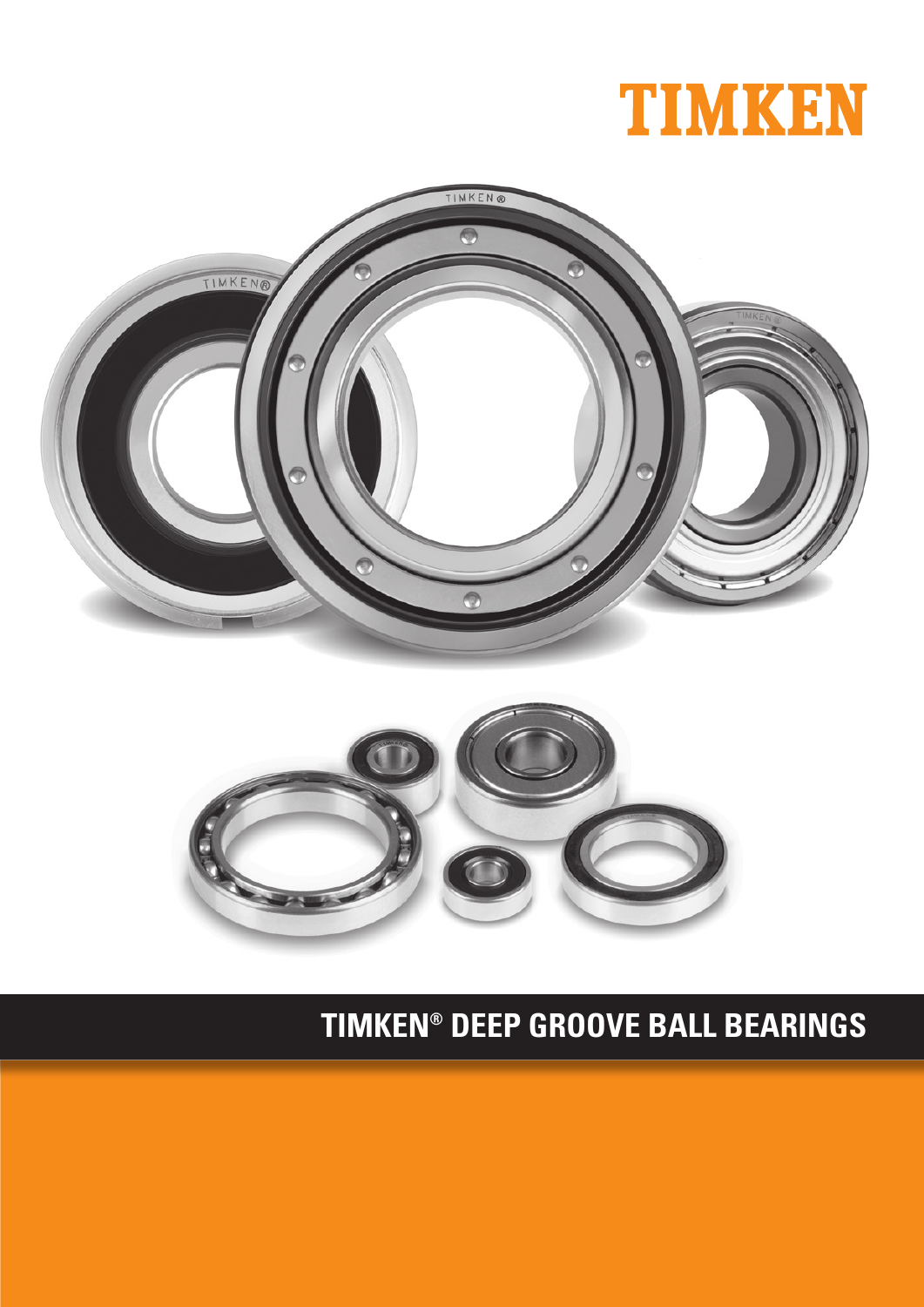### *DEEP GROOVE BALL BEARING CATALOG INDEX*

#### DEEP GROOVE BALL BEARINGS

| Deep Groove Ball Bearing Range 1       |
|----------------------------------------|
|                                        |
|                                        |
|                                        |
|                                        |
|                                        |
| Miniature and Extra-Small 600 Series 9 |

#### ENGINEERING

| Deep Groove Ball Bearing Tolerances11 |  |
|---------------------------------------|--|
|                                       |  |
|                                       |  |

#### WARNINGS

### *NOMENCLATURE*



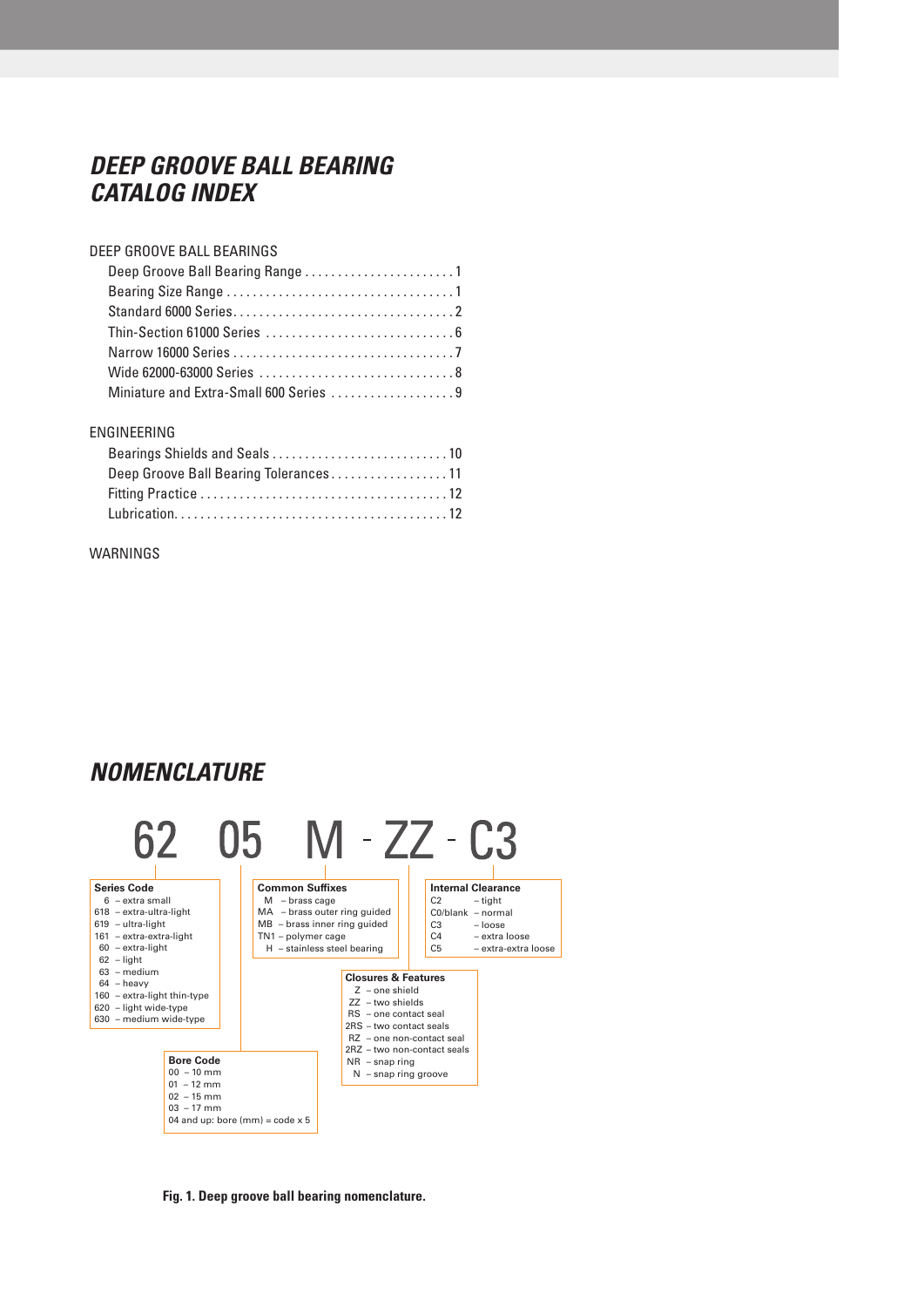**BEARING SIZE RANGE**

### *DEEP GROOVE BALL BEARING RANGE*

**2RS** <sup>B</sup> Rs min

**Snap ring**

**Snap ring** 

Deep groove ball bearings are available in a variety of sizes. This type of bearing supports radial load and a small degree of axial load in both directions simultaneously. Deep groove ball bearings are popular due to their versatility, affordability, and capability to run at high speeds.

Timken offers deep groove ball bearings in a wide range of sizes and configurations. Offered sizes range from 3 mm to 400 mm bore, and maximum outside diameter of 600 mm.





Fig. 3. Timken miniature and extra-small deep groove ball bearing series.

### *CONFIGURATIONS*

There are several series of deep groove ball bearings that have been standardized by bearing manufacturers. The boundary dimensions for standard metric bearings are contained in the general plans as specified in ISO (International Organization for Standardization) standard 15:2017 for radial rolling bearings.

The Timken offering includes standard, thin section, narrow, wide, extra small and miniature constructions. Those are offered in several configurations including the following:

- **Open basic design**
- With shields
- With contact seals
- With non-contact seals
- With a snap ring groove only
- • With a snap ring on the outer ring O.D.

Configurations may differ based on bearing size and/or series. Details are listed in the product tables on pages 2-7.



**Fig. 4. Deep groove ball bearing variations.**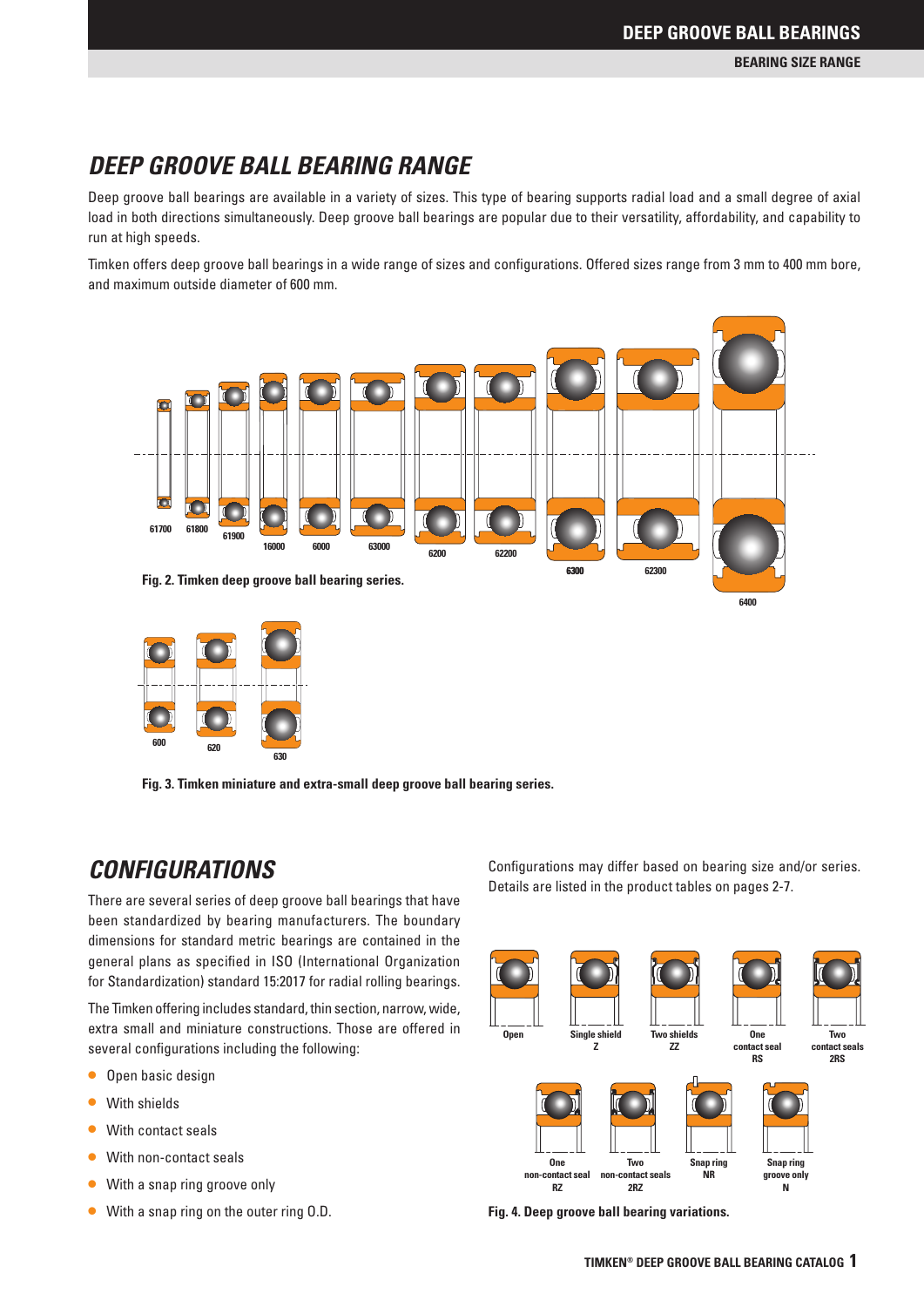

#### **TABLE 1. 6000 SERIES**

| Bearing No.        |           |                 |           |           |            | <b>Boundary Dimensions</b> |              |      |       |                               | <b>Load Ratings</b>      |                          | <b>Thermal Reference</b><br>Speed |               |            |            |        |
|--------------------|-----------|-----------------|-----------|-----------|------------|----------------------------|--------------|------|-------|-------------------------------|--------------------------|--------------------------|-----------------------------------|---------------|------------|------------|--------|
| <b>Description</b> |           | <b>Features</b> |           |           |            |                            | <b>Bore</b>  | 0.D. | Width | Radius                        |                          |                          | Dynamic                           | <b>Static</b> | Grease     | 0il        | Weight |
|                    |           |                 |           |           |            |                            | $\mathsf{d}$ | D    | B     | $\mathsf{R}_{\mathrm{s}\min}$ | $D2$ <sub>max</sub>      | $f_{max}$                | C,                                | $C_{0r}$      |            |            |        |
|                    | Z         | ΖZ              | <b>RS</b> |           | 2RS 2RZ NR |                            | mm           | mm   | mm    | mm                            | mm                       | mm                       | kN                                | kN            | <b>RPM</b> | <b>RPM</b> | kg     |
| 6000               | $\bullet$ | $\bullet$       | $\bullet$ | $\bullet$ | $\bullet$  | $\bullet$                  | 10           | 26   | 8     | 0.3                           | 29.2                     | 0.70                     | 4.60                              | 2.00          | 26000      | 38000      | 0.020  |
| 6200               | $\bullet$ | $\bullet$       | $\bullet$ | $\bullet$ |            | $\bullet$                  | 10           | 30   | 9     | 0.6                           | 34.7                     | 1.12                     | 5.10                              | 2.40          | 22000      | 32000      | 0.030  |
| 6300               | $\bullet$ | $\bullet$       | $\bullet$ | $\bullet$ |            | $\bullet$                  | 10           | 35   | 11    | 0.6                           | 39.7                     | 1.12                     | 8.10                              | 3.50          | 20000      | 29000      | 0.050  |
| 6001               | $\bullet$ | $\bullet$       | $\bullet$ | $\bullet$ |            | $\bullet$                  | 12           | 28   | 8     | 0.3                           | 30.8                     | 0.85                     | 5.10                              | 2.40          | 23000      | 33000      | 0.020  |
| 6201               | $\bullet$ | $\bullet$       | $\bullet$ | $\bullet$ | $\bullet$  | $\bullet$                  | 12           | 32   | 10    | 0.6                           | 36.7                     | 1.12                     | 6.80                              | 3.00          | 21000      | 30000      | 0.040  |
| 6301               | $\bullet$ | $\bullet$       | $\bullet$ | $\bullet$ |            | $\bullet$                  | 12           | 37   | 12    | 1.0                           | 41.3                     | 1.12                     | 9.70                              | 4.20          | 19000      | 27000      | 0.060  |
| 6002               | $\bullet$ | $\bullet$       | $\bullet$ | $\bullet$ |            | $\bullet$                  | 15           | 32   | 9     | 0.3                           | 36.7                     | 1.12                     | 5.60                              | 2.80          | 20000      | 30000      | 0.030  |
| 6202               | $\bullet$ | $\bullet$       | $\bullet$ | $\bullet$ | $\bullet$  | $\bullet$                  | 15           | 35   | 11    | 0.6                           | 39.7                     | 1.12                     | 7.60                              | 3.70          | 19000      | 28000      | 0.050  |
| 6302               | $\bullet$ | $\bullet$       | $\bullet$ | $\bullet$ | $\bullet$  | $\bullet$                  | 15           | 42   | 13    | 1.0                           | 46.3                     | 1.12                     | 11.40                             | 5.40          | 16000      | 24000      | 0.080  |
| 6003               | $\bullet$ | $\bullet$       | $\bullet$ | $\bullet$ |            | $\bullet$                  | 17           | 35   | 10    | 0.3                           | 39.7                     | 1.12                     | 6.00                              | 3.30          | 19000      | 28000      | 0.040  |
| 6203               | $\bullet$ | $\bullet$       | $\bullet$ | $\bullet$ | $\bullet$  | $\bullet$                  | 17           | 40   | 12    | 0.6                           | 44.6                     | 1.12                     | 9.60                              | 4.80          | 17000      | 25000      | 0.070  |
| 6303               | $\bullet$ | $\bullet$       | $\bullet$ | $\bullet$ | $\bullet$  | $\bullet$                  | 17           | 47   | 14    | 1.0                           | 52.7                     | 1.12                     | 13.60                             | 6.60          | 15000      | 22000      | 0.120  |
| 6004               | $\bullet$ | $\bullet$       | $\bullet$ | $\bullet$ | $\bullet$  | $\bullet$                  | 20           | 42   | 12    | 0.6                           | 46.3                     | 1.12                     | 9.40                              | 5.00          | 17000      | 25000      | 0.070  |
| 6204               | $\bullet$ | $\bullet$       | $\bullet$ | $\bullet$ | $\bullet$  | $\bullet$                  | 20           | 47   | 14    | 1.0                           | 52.7                     | 1.12                     | 12.80                             | 6.60          | 15000      | 22000      | 0.100  |
| 6304               | $\bullet$ | $\bullet$       | $\bullet$ | $\bullet$ | $\bullet$  | $\bullet$                  | 20           | 52   | 15    | 1.1                           | 57.9                     | 1.12                     | 15.90                             | 7.80          | 13000      | 20000      | 0.140  |
| 6005               | $\bullet$ | $\bullet$       | $\bullet$ | $\bullet$ | $\bullet$  | $\bullet$                  | 25           | 47   | 12    | 0.6                           | 52.7                     | 1.12                     | 10.10                             | 5.80          | 14000      | 21000      | 0.080  |
| 6205               | $\bullet$ | $\bullet$       | $\bullet$ | $\bullet$ | $\bullet$  | $\bullet$                  | 25           | 52   | 15    | 1.0                           | 57.9                     | 1.12                     | 14.00                             | 7.90          | 14000      | 20000      | 0.130  |
| 6305               | $\bullet$ | $\bullet$       | $\bullet$ | $\bullet$ |            | $\bullet$                  | 25           | 62   | 17    | 1.1                           | 67.7                     | 1.70                     | 20.60                             | 11.20         | 12000      | 17000      | 0.220  |
| 6405               |           |                 |           |           |            | $\bullet$                  | 25           | 80   | 21    | 1.5                           | 86.6                     | 1.70                     | 36.10                             | 18.80         | 10000      | 15000      | 0.530  |
| 6006               | $\bullet$ | $\bullet$       | $\bullet$ | $\bullet$ | $\bullet$  | $\bullet$                  | 30           | 55   | 13    | 1.0                           | 60.7                     | 1.12                     | 13.20                             | 8.30          | 12000      | 18000      | 0.110  |
| 6206               | $\bullet$ | $\bullet$       | $\bullet$ | $\bullet$ | $\bullet$  | $\bullet$                  | 30           | 62   | 16    | 1.0                           | 67.7                     | 1.70                     | 19.50                             | 11.30         | 11000      | 16000      | 0.200  |
| 6306               | $\bullet$ | $\bullet$       | $\bullet$ | $\bullet$ | $\bullet$  | $\bullet$                  | 30           | 72   | 19    | 1.1                           | 78.6                     | 1.70                     | 26.60                             | 15.00         | 10000      | 15000      | 0.350  |
| 6406               |           |                 |           |           |            | $\bullet$                  | 30           | 90   | 23    | 1.5                           | 96.5                     | 2.46                     | 47.30                             | 24.50         | 9300       | 13000      | 0.740  |
| 6007               | $\bullet$ | $\bullet$       | $\bullet$ | $\bullet$ | $\bullet$  | $\bullet$                  | 35           | 62   | 14    | 1.0                           | 67.7                     | 1.70                     | 15.90                             | 10.30         | 11000      | 16000      | 0.150  |
| 6207               | $\bullet$ | $\bullet$       | $\bullet$ | $\bullet$ | $\bullet$  | $\bullet$                  | 35           | 72   | 17    | 1.1                           | 78.6                     | 1.70                     | 25.70                             | 15.30         | 10000      | 14000      | 0.290  |
| 6307               | $\bullet$ | $\bullet$       | $\bullet$ | $\bullet$ | $\bullet$  | $\bullet$                  | 35           | 80   | 21    | 1.5                           | 86.6                     | 1.70                     | 33.40                             | 19.20         | 9300       | 13000      | 0.450  |
| 6307MB             |           |                 |           |           |            |                            | 35           | 80   | 21    | 1.5                           | $\overline{a}$           |                          | 33.40                             | 19.20         | 9300       | 13000      | 0.550  |
| 6407               |           |                 |           |           |            |                            | 35           | 100  | 25    | 1.5                           | $\blacksquare$           | $\blacksquare$           | 55.50                             | 29.40         | 8500       | 12000      | 0.950  |
| 6008               | $\bullet$ | $\bullet$       | $\bullet$ | $\bullet$ | $\bullet$  | $\bullet$                  | 40           | 68   | 15    | 1.0                           | 74.6                     | 1.70                     | 16.80                             | 11.50         | 10000      | 15000      | 0.190  |
| 6208               | $\bullet$ | $\bullet$       | $\bullet$ | $\bullet$ | $\bullet$  | $\bullet$                  | 40           | 80   | 18    | 1.1                           | 86.6                     | 1.70                     | 29.50                             | 18.10         | 8800       | 13000      | 0.370  |
| 6308               | $\bullet$ | $\bullet$       | $\bullet$ | $\bullet$ | $\bullet$  | $\bullet$                  | 40           | 90   | 23    | 1.5                           | 96.5                     | 2.46                     | 40.70                             | 24.00         | 8500       | 12000      | 0.640  |
| 6408               |           |                 |           |           |            | $\bullet$                  | 40           | 110  | 27    | 2.0                           | 116.6                    | 2.46                     | 63.70                             | 34.60         | 7800       | 11000      | 1.250  |
| 6009               | $\bullet$ | $\bullet$       | $\bullet$ | $\bullet$ | $\bullet$  | $\bullet$                  | 45           | 75   | 16    | 1.0                           | 81.6                     | 1.70                     | 19.90                             | 14.00         | 9200       | 13000      | 0.230  |
| 6209               | $\bullet$ | $\bullet$       | $\bullet$ | $\bullet$ |            | $\bullet$                  | 45           | 85   | 19    | 1.1                           | 91.6                     | 1.70                     | 31.20                             | 20.30         | 8200       | 12000      | 0.420  |
| 6309               | $\bullet$ | $\bullet$       | $\bullet$ | $\bullet$ | $\bullet$  | $\bullet$                  | 45           | 100  | 25    | 1.5                           | 106.5                    | 2.46                     | 48.80                             | 29.30         | 7800       | 11000      | 0.840  |
| 6309MB             |           |                 |           | $\bullet$ |            |                            | 45           | 100  | 25    | 1.5                           | ٠                        |                          | 48.80                             | 29.30         | 7800       | 11000      | 1.025  |
| 6409               |           |                 |           |           |            | $\bullet$                  | 45           | 120  | 29    | 2.0                           | 129.7                    | 2.82                     | 77.20                             | 45.20         | 7200       | 10000      | 1.550  |
| 6010               | $\bullet$ | $\bullet$       | $\bullet$ | $\bullet$ | $\bullet$  | $\bullet$                  | 50           | 80   | 16    | 1.0                           | 86.6                     | 1.70                     | 21.80                             | 16.50         | 8300       | 12000      | 0.250  |
| 6210               | $\bullet$ | $\bullet$       | $\bullet$ | $\bullet$ | $\bullet$  | $\bullet$                  | 50           | 90   | 20    | $1.1$                         | 96.5                     | 2.46                     | 35.00                             | 23.20         | 7700       | 11000      | 0.460  |
| 6310               | $\bullet$ | $\bullet$       | $\bullet$ | $\bullet$ |            | $\bullet$                  | 50           | 110  | 27    | 2.0                           | 116.6                    | 2.46                     | 57.50                             | 35.30         | 7200       | 10000      | 1.050  |
| 6310MB             |           |                 |           |           |            |                            | 50           | 110  | 27    | 2.0                           | $\overline{\phantom{a}}$ | $\blacksquare$           | 57.50                             | 35.30         | 7200       | 10000      | 1.260  |
| 6410               |           |                 |           |           |            |                            | 50           | 130  | 31    | 2.1                           | $\overline{\phantom{a}}$ | $\overline{\phantom{a}}$ | 83.10                             | 49.40         | 6800       | 9700       | 1.900  |
| 6011               | $\bullet$ | $\bullet$       | $\bullet$ | $\bullet$ |            | $\bullet$                  | 55           | 90   | 18    | 1.1                           | 96.5                     | 2.46                     | 28.30                             | 22.40         | 7800       | 11000      | 0.360  |
| 6211               | $\bullet$ | $\bullet$       | $\bullet$ | $\bullet$ |            | $\bullet$                  | 55           | 100  | 21    | 1.5                           | 106.5                    | 2.46                     | 43.40                             | 29.20         | 7000       | 10000      | 0.610  |
|                    |           |                 |           |           |            |                            |              |      |       |                               |                          |                          |                                   |               |            |            |        |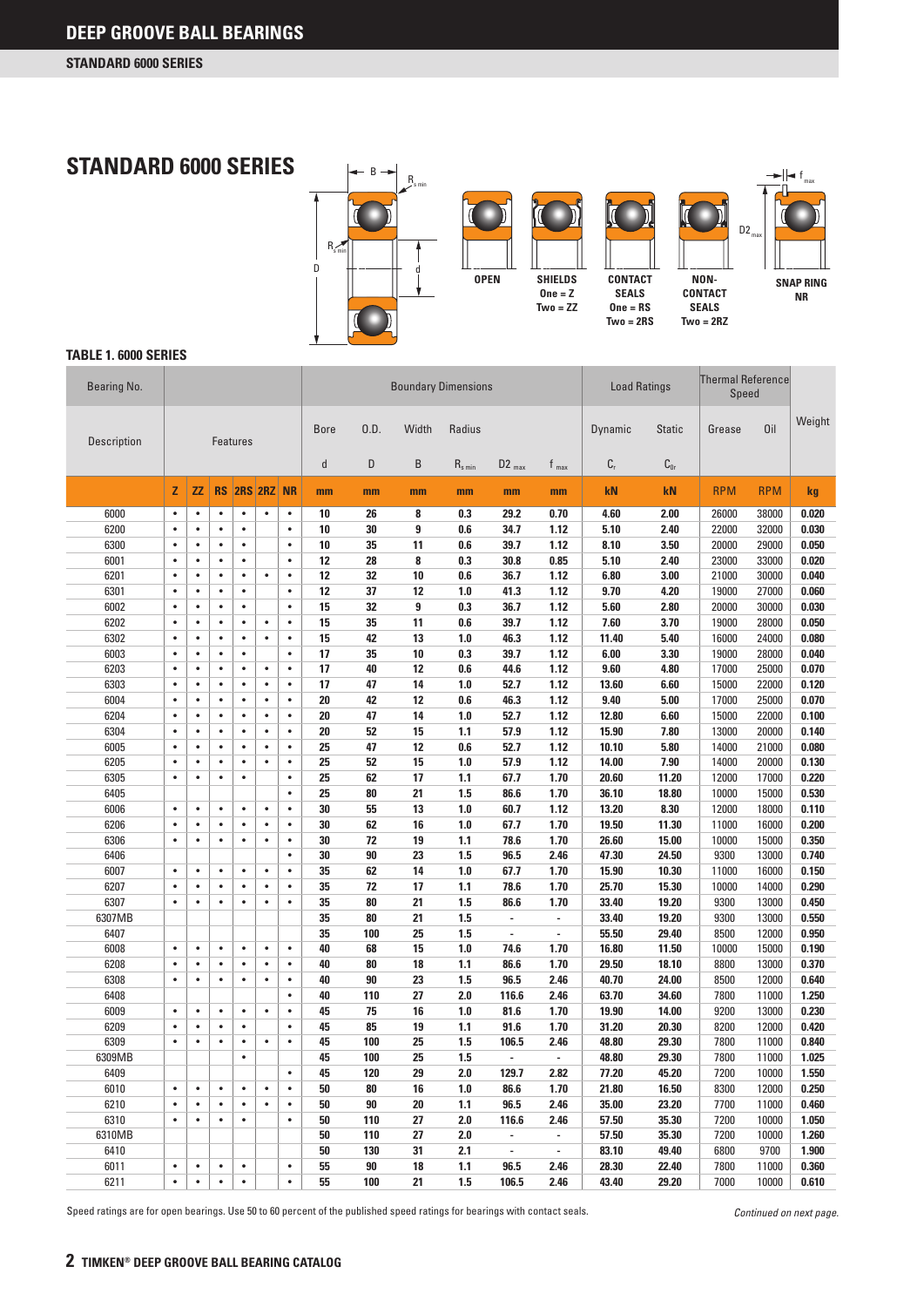**SNAP RING NR**

f max

### **STANDARD 6000 SERIES**

*– continued*



*Continued from Table 1.*

| Bearing No. |           |                                  |           |             | <b>Boundary Dimensions</b> |           |        |     | <b>Load Ratings</b> |             | <b>Thermal Reference</b><br>Speed |                          |                |          |            |            |       |
|-------------|-----------|----------------------------------|-----------|-------------|----------------------------|-----------|--------|-----|---------------------|-------------|-----------------------------------|--------------------------|----------------|----------|------------|------------|-------|
| Description |           | <b>Features</b><br>RS 2RS 2RZ NR |           | <b>Bore</b> | 0.D.                       | Width     | Radius |     |                     | Dynamic     | <b>Static</b>                     | Grease                   | Oil            | Weight   |            |            |       |
|             |           |                                  |           |             |                            |           | d      | D   | B                   | $R_{s min}$ | $D2_{max}$                        | $f_{max}$                | $\mathbb{C}_r$ | $C_{0r}$ |            |            |       |
|             | z         | ZZ.                              |           |             |                            |           | mm     | mm  | mm                  | mm          | mm                                | mm                       | kN             | kN       | <b>RPM</b> | <b>RPM</b> | kg    |
| 6211MB      |           |                                  |           |             |                            |           | 55     | 100 | 21                  | 1.5         | $\overline{\phantom{a}}$          | $\overline{\phantom{a}}$ | 43.40          | 29.20    | 7000       | 10000      | 0.724 |
| 6311        | $\bullet$ | $\bullet$                        | $\bullet$ | $\bullet$   | $\bullet$                  | $\bullet$ | 55     | 120 | 29                  | 2.0         | 129.7                             | 2.82                     | 71.50          | 44.60    | 6700       | 10000      | 1.350 |
| 6311MB      |           |                                  |           |             |                            |           | 55     | 120 | 29                  | 2.0         | $\overline{\phantom{a}}$          | $\overline{\phantom{a}}$ | 71.50          | 44.60    | 6700       | 10000      | 1.642 |
| 6411        |           |                                  |           |             |                            | $\bullet$ | 55     | 140 | 33                  | 2.1         | 149.7                             | 2.82                     | 100.70         | 62.40    | 6300       | 9100       | 2.300 |
| 6012        | $\bullet$ | $\bullet$                        | $\bullet$ | $\bullet$   | $\bullet$                  | $\bullet$ | 60     | 95  | 18                  | 1.1         | 101.6                             | 2.46                     | 29.50          | 22.70    | 7200       | 10000      | 0.390 |
| 6212        | $\bullet$ | $\bullet$                        | $\bullet$ | $\bullet$   |                            | $\bullet$ | 60     | 110 | 22                  | 1.5         | 116.6                             | 2.46                     | 47.80          | 32.90    | 6500       | 9300       | 0.780 |
| 6212MB      |           |                                  |           |             |                            |           | 60     | 110 | 22                  | 1.5         | $\blacksquare$                    | $\overline{\phantom{a}}$ | 47.80          | 32.90    | 6500       | 9300       | 0.932 |
| 6312        | $\bullet$ | $\bullet$                        | $\bullet$ | $\bullet$   |                            | $\bullet$ | 60     | 130 | 31                  | 2.1         | 139.7                             | 2.82                     | 81.80          | 51.80    | 6400       | 9100       | 1.700 |
| 6312MB      |           |                                  |           |             |                            |           | 60     | 130 | 31                  | 2.1         | $\overline{\phantom{a}}$          | $\overline{\phantom{a}}$ | 81.80          | 51.80    | 6400       | 9100       | 2.141 |
| 6412        |           |                                  | $\bullet$ |             |                            |           | 60     | 150 | 35                  | 2.1         | $\overline{\phantom{a}}$          | $\blacksquare$           | 109.00         | 70.10    | 6000       | 8600       | 2.730 |
| 6013        | $\bullet$ | $\bullet$                        | $\bullet$ | $\bullet$   |                            | $\bullet$ | 65     | 100 | 18                  | 1.1         | 106.5                             | 2.46                     | 30.50          | 23.50    | 6700       | 9700       | 0.430 |
| 6213        | $\bullet$ | $\bullet$                        | $\bullet$ | $\bullet$   |                            | $\bullet$ | 65     | 120 | 23                  | 1.5         | 129.7                             | 2.82                     | 57.20          | 40.00    | 6000       | 8600       | 0.990 |
| 6213MB      |           |                                  |           |             |                            |           | 65     | 120 | 23                  | 1.5         | $\blacksquare$                    | $\blacksquare$           | 57.20          | 40.00    | 6000       | 8600       | 1.218 |
| 6313        | $\bullet$ | $\bullet$                        | $\bullet$ | $\bullet$   |                            | $\bullet$ | 65     | 140 | 33                  | 2.1         | 149.7                             | 2.82                     | 92.60          | 59.70    | 6000       | 8600       | 2.100 |
| 6313MB      |           |                                  |           |             |                            |           | 65     | 140 | 33                  | 2.1         | $\overline{\phantom{a}}$          | $\overline{\phantom{a}}$ | 92.60          | 59.70    | 6000       | 8600       | 2.539 |
| 6413        |           |                                  |           |             |                            |           | 65     | 160 | 37                  | 2.1         | $\overline{\phantom{a}}$          | $\overline{\phantom{a}}$ | 118.00         | 78.60    | 5700       | 8200       | 3.300 |
| 6014        | $\bullet$ | $\bullet$                        | $\bullet$ | $\bullet$   | $\bullet$                  | $\bullet$ | 70     | 110 | 20                  | 1.1         | 116.6                             | 2.46                     | 38.60          | 30.40    | 6400       | 9300       | 0.570 |
| 6214        | $\bullet$ | $\bullet$                        | $\bullet$ | $\bullet$   |                            | $\bullet$ | 70     | 125 | 24                  | 1.5         | 134.7                             | 2.82                     | 60.80          | 44.00    | 5700       | 8300       | 1.100 |
| 6314        | $\bullet$ | $\bullet$                        | $\bullet$ | $\bullet$   |                            | $\bullet$ | 70     | 150 | 35                  | 2.1         | 159.7                             | 2.82                     | 104.00         | 68.00    | 5700       | 8200       | 2.500 |
| 6314MB      |           |                                  |           |             |                            |           | 70     | 150 | 35                  | 2.1         | ÷,                                | $\blacksquare$           | 104.00         | 68.00    | 5700       | 8200       | 3.172 |
| 6015        | $\bullet$ | $\bullet$                        | $\bullet$ | $\bullet$   |                            | $\bullet$ | 75     | 115 | 20                  | 1.1         | 121.6                             | 2.46                     | 40.10          | 33.10    | 6000       | 8700       | 0.600 |
| 6015MB      |           |                                  |           |             |                            |           | 75     | 115 | 20                  | $1.1$       | $\blacksquare$                    | $\blacksquare$           | 40.10          | 33.10    | 6000       | 8700       | 0.636 |
| 6215        | $\bullet$ | $\bullet$                        | $\bullet$ | $\bullet$   |                            | $\bullet$ | 75     | 130 | 25                  | 1.5         | 139.7                             | 2.82                     | 66.10          | 49.30    | 5500       | 7900       | 1.200 |
| 6315        | $\bullet$ | $\bullet$                        | $\bullet$ | $\bullet$   |                            | $\bullet$ | 75     | 160 | 37                  | 2.1         | 169.7                             | 2.82                     | 113.40         | 76.50    | 5400       | 7800       | 3.000 |
| 6016        | $\bullet$ | $\bullet$                        | $\bullet$ | $\bullet$   | $\bullet$                  | $\bullet$ | 80     | 125 | 22                  | 1.1         | 134.7                             | 2.82                     | 47.50          | 39.80    | 5800       | 8400       | 0.820 |
| 6016MB      |           |                                  |           |             |                            |           | 80     | 125 | 22                  | 1.1         | ÷,                                | $\blacksquare$           | 47.50          | 39.80    | 5800       | 8400       | 0.999 |
| 6216        | $\bullet$ | $\bullet$                        | $\bullet$ | $\bullet$   |                            | $\bullet$ | 80     | 140 | 26                  | 2.0         | 149.7                             | 2.82                     | 72.70          | 53.00    | 5200       | 7500       | 1.400 |
| 6216MB      |           |                                  |           |             |                            |           | 80     | 140 | 26                  | 2.0         | $\blacksquare$                    | $\overline{\phantom{a}}$ | 72.70          | 53.00    | 5200       | 7500       | 1.678 |
| 6316        | $\bullet$ | $\bullet$                        | $\bullet$ | $\bullet$   |                            |           | 80     | 170 | 39                  | 2.1         | ÷,                                | $\overline{\phantom{a}}$ | 123.00         | 86.50    | 5200       | 7500       | 3.600 |
| 6316MB      |           |                                  |           | $\bullet$   |                            |           | 80     | 170 | 39                  | 2.1         | ÷,                                | $\overline{\phantom{a}}$ | 123.00         | 86.50    | 5200       | 7500       | 4.480 |
| 6017        | $\bullet$ | $\bullet$                        | $\bullet$ | $\bullet$   |                            | $\bullet$ | 85     | 130 | 22                  | 1.1         | 139.7                             | 2.82                     | 52.80          | 44.50    | 5400       | 7900       | 0.850 |
| 6017MB      |           |                                  |           |             |                            |           | 85     | 130 | 22                  | 1.1         | ÷,                                | ä,                       | 52.80          | 44.50    | 5400       | 7900       | 1.064 |
| 6217        | $\bullet$ | $\bullet$                        | $\bullet$ | $\bullet$   |                            |           | 85     | 150 | 28                  | 2.0         | ×,                                | $\overline{\phantom{a}}$ | 83.20          | 63.80    | 5000       | 7200       | 1.800 |
| 6217MB      |           |                                  |           |             |                            |           | 85     | 150 | 28                  | 2.0         | $\overline{\phantom{a}}$          | $\overline{\phantom{a}}$ | 83.20          | 63.80    | 5000       | 7200       | 2.175 |
| 6317        | $\bullet$ | $\bullet$                        | $\bullet$ | $\bullet$   |                            | $\bullet$ | 85     | 180 | 41                  | 3.0         | 192.9                             | 3.10                     | 132.70         | 96.50    | 5000       | 7200       | 4.250 |
| 6317MB      |           |                                  |           | $\bullet$   |                            |           | 85     | 180 | 41                  | 3.0         | $\overline{a}$                    |                          | 132.70         | 96.50    | 5000       | 7200       | 5.298 |
| 6018        | $\bullet$ | $\bullet$                        | $\bullet$ | $\bullet$   |                            | $\bullet$ | 90     | 140 | 24                  | 1.5         | 149.7                             | 2.82                     | 58.00          | 50.60    | 5300       | 7600       | 1.120 |
| 6218        | $\bullet$ | $\bullet$                        | $\bullet$ | $\bullet$   |                            | $\bullet$ | 90     | 160 | 30                  | 2.0         | 169.7                             | 2.82                     | 96.00          | 71.50    | 4800       | 6900       | 2.150 |
| 6218MB      |           |                                  |           |             |                            |           | 90     | 160 | 30                  | 2.0         | $\overline{\phantom{a}}$          | ٠                        | 96.00          | 71.50    | 4800       | 6900       | 2.230 |
| 6318        | $\bullet$ | $\bullet$                        | $\bullet$ | $\bullet$   |                            |           | 90     | 190 | 43                  | 3.0         | $\blacksquare$                    | $\overline{\phantom{a}}$ | 142.60         | 107.20   | 4800       | 6900       | 4.900 |
| 6318MB      |           |                                  |           |             |                            |           | 90     | 190 | 43                  | 3.0         | ×,                                | $\overline{\phantom{a}}$ | 142.60         | 107.20   | 4800       | 6900       | 6.129 |
| 6019        | $\bullet$ | $\bullet$                        | $\bullet$ | $\bullet$   |                            |           | 95     | 145 | 24                  | 1.5         | $\overline{\phantom{a}}$          | $\overline{\phantom{a}}$ | 60.50          | 51.00    | 5000       | 7300       | 1.180 |
| 6219        | $\bullet$ | $\bullet$                        | $\bullet$ | $\bullet$   |                            |           | 95     | 170 | 32                  | 2.1         | ×,                                | $\overline{\phantom{a}}$ | 109.00         | 82.00    | 4700       | 6700       | 2.600 |
| 6219MB      |           |                                  |           |             |                            |           | 95     | 170 | 32                  | 2.1         | $\overline{\phantom{a}}$          | $\overline{\phantom{a}}$ | 109.00         | 82.00    | 4700       | 6700       | 3.167 |
|             |           |                                  |           |             |                            |           |        |     |                     |             |                                   |                          |                |          |            |            |       |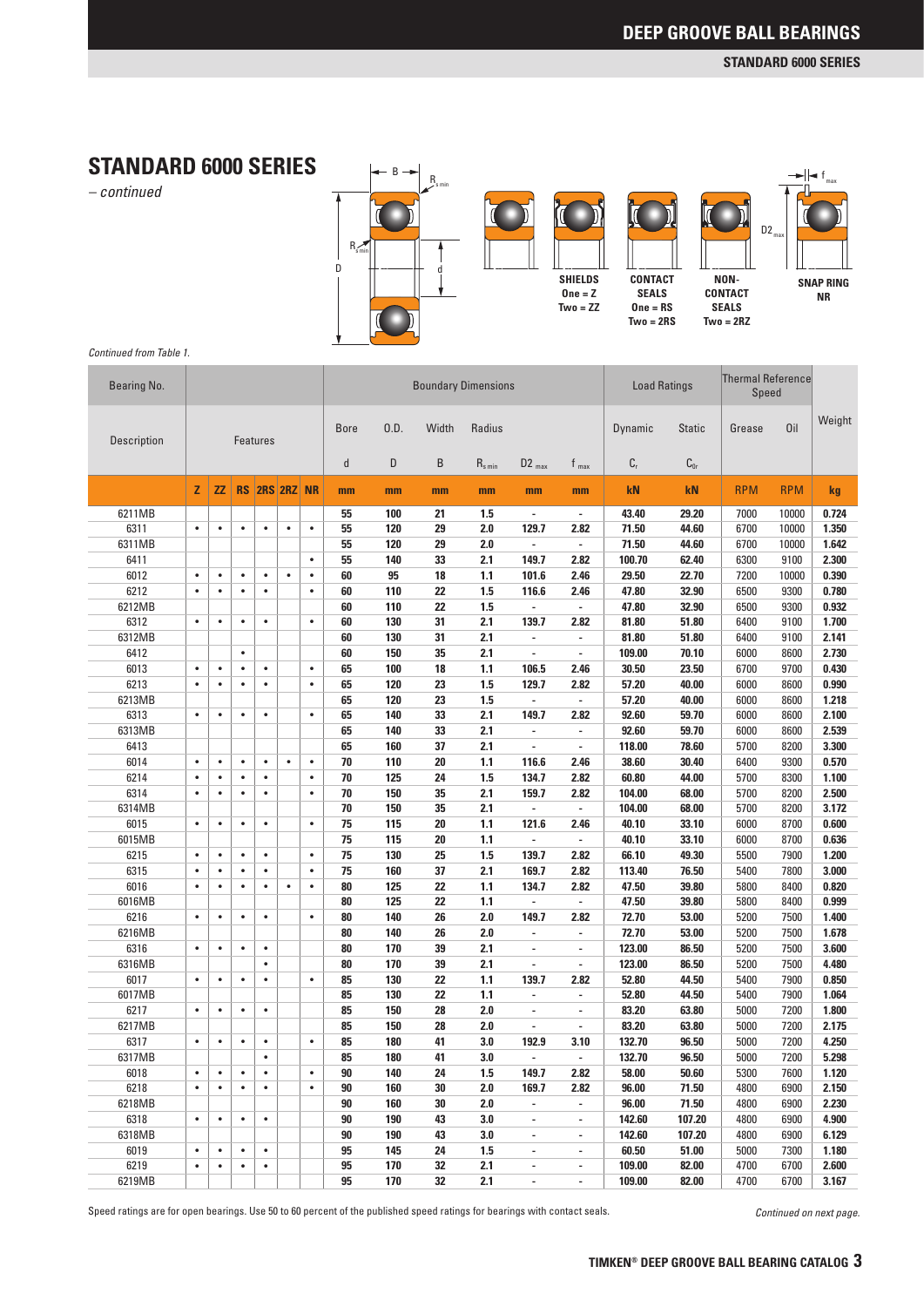

*Continued from Table 1.*

| Bearing No. |           |                |           |                 |            |           |             |      | <b>Boundary Dimensions</b> |             |                          |                          | <b>Load Ratings</b> |               | <b>Thermal Reference</b><br>Speed |            |        |
|-------------|-----------|----------------|-----------|-----------------|------------|-----------|-------------|------|----------------------------|-------------|--------------------------|--------------------------|---------------------|---------------|-----------------------------------|------------|--------|
| Description |           |                |           | <b>Features</b> |            |           | <b>Bore</b> | 0.D. | Width                      | Radius      |                          |                          | Dynamic             | <b>Static</b> | Grease                            | Oil        | Weight |
|             |           |                |           |                 |            |           | d           | D    | B                          | $R_{s,min}$ | $D2$ <sub>max</sub>      | $f_{max}$                | $\mathbb{C}_r$      | $C_{0r}$      |                                   |            |        |
|             | Z         | $\overline{z}$ | <b>RS</b> |                 | 2RS 2RZ NR |           | mm          | mm   | mm                         | mm          | mm                       | mm                       | kN                  | kN            | <b>RPM</b>                        | <b>RPM</b> | kg     |
| 6319        | $\bullet$ | $\bullet$      | $\bullet$ | $\bullet$       |            |           | 95          | 200  | 45                         | 3.0         | $\overline{\phantom{a}}$ | $\overline{\phantom{a}}$ | 152.70              | 118.00        | 4600                              | 6600       | 5.750  |
| 6319MB      |           |                |           |                 |            |           | 95          | 200  | 45                         | 3.0         | ä,                       | $\overline{a}$           | 152.70              | 118.00        | 4600                              | 6600       | 7.106  |
| 6020        | $\bullet$ | $\bullet$      | $\bullet$ | $\bullet$       |            | $\bullet$ | 100         | 150  | 24                         | 1.5         | 159.7                    | 2.82                     | 60.20               | 54.20         | 4800                              | 6900       | 1.250  |
| 6020MB      |           |                |           |                 |            |           | 100         | 150  | 24                         | 1.5         | $\overline{\phantom{a}}$ | $\overline{\phantom{a}}$ | 60.20               | 54.20         | 4800                              | 6900       | 1.466  |
| 6220        | $\bullet$ | $\bullet$      | $\bullet$ | $\bullet$       |            |           | 100         | 180  | 34                         | 2.1         | $\overline{a}$           | $\overline{a}$           | 122.00              | 92.70         | 4500                              | 6500       | 3.200  |
| 6220MB      |           |                |           |                 |            |           | 100         | 180  | 34                         | 2.1         | ä,                       | $\overline{\phantom{a}}$ | 122.00              | 92.70         | 4500                              | 6500       | 3.915  |
| 6320        | $\bullet$ | $\bullet$      | $\bullet$ | $\bullet$       |            |           | 100         | 215  | 47                         | 3.0         | ×,                       | ×,                       | 173.00              | 140.20        | 4400                              | 6200       | 6.980  |
| 6320MB      |           |                |           |                 |            |           | 100         | 215  | 47                         | 3.0         | $\overline{a}$           | $\overline{a}$           | 173.00              | 140.20        | 4400                              | 6200       | 8.540  |
| 6021        | $\bullet$ | $\bullet$      |           | $\bullet$       |            |           | 105         | 160  | 26                         | 2.0         | $\overline{\phantom{a}}$ | $\overline{a}$           | 69.20               | 61.20         | 4700                              | 6700       | 1.600  |
| 6021MB      |           |                |           |                 |            |           | 105         | 160  | 26                         | 2.0         | ÷                        | ×,                       | 69.20               | 61.20         | 4700                              | 6700       | 1.908  |
| 6221        |           | $\bullet$      |           |                 |            | $\bullet$ | 105         | 190  | 36                         | 2.1         | 202.9                    | 3.10                     | 133.00              | 105.00        | 4400                              | 6300       | 3.710  |
| 6321        |           |                |           |                 |            |           | 105         | 225  | 49                         | 3.0         | ä,                       | $\overline{\phantom{a}}$ | 183.70              | 153.10        | 4200                              | 6000       | 8.110  |
| 6321MB      |           |                |           |                 |            |           | 105         | 225  | 49                         | 3.0         | ÷                        | $\overline{\phantom{a}}$ | 183.70              | 153.10        | 4200                              | 6000       | 9.983  |
| 6022        | $\bullet$ | $\bullet$      |           | $\bullet$       |            | $\bullet$ | 110         | 170  | 28                         | 2.0         | 182.9                    | 3.10                     | 82.00               | 73.00         | 4600                              | 6600       | 1.930  |
| 6022MB      |           |                |           |                 |            |           | 110         | 170  | 28                         | 2.0         | ä,                       |                          | 82.00               | 73.00         | 4600                              | 6600       | 2.300  |
| 6222        | $\bullet$ | $\bullet$      | $\bullet$ | $\bullet$       |            |           | 110         | 200  | 38                         | 2.1         | $\overline{\phantom{a}}$ | ×,                       | 144.00              | 117.00        | 4300                              | 6100       | 4.440  |
| 6222MB      |           |                |           |                 |            |           | 110         | 200  | 38                         | 2.1         | $\overline{a}$           | $\overline{a}$           | 144.00              | 117.00        | 4300                              | 6100       | 5.333  |
| 6322        |           | $\bullet$      | $\bullet$ |                 |            |           | 110         | 240  | 50                         | 3.0         | $\overline{a}$           | $\overline{\phantom{a}}$ | 205.00              | 178.30        | 3900                              | 5500       | 9.480  |
| 6322MB      |           |                |           |                 |            |           | 110         | 240  | 50                         | 3.0         | $\overline{a}$           | $\overline{\phantom{a}}$ | 205.00              | 178.30        | 3900                              | 5500       | 11.815 |
| 6024        | $\bullet$ | $\bullet$      | $\bullet$ | $\bullet$       |            | $\bullet$ | 120         | 180  | 28                         | 2.0         | 192.9                    | 3.10                     | 88.10               | 79.30         | 4200                              | 6100       | 2.030  |
| 6024MB      |           |                |           |                 |            |           | 120         | 180  | 28                         | 2.0         | ä,                       |                          | 88.10               | 79.30         | 4200                              | 6100       | 2.500  |
| 6224        |           | $\bullet$      | $\bullet$ | $\bullet$       |            |           | 120         | 215  | 40                         | 2.1         | $\overline{\phantom{a}}$ | $\overline{\phantom{a}}$ | 155.30              | 131.10        | 4000                              | 5700       | 5.160  |
| 6224MB      |           |                |           |                 |            |           | 120         | 215  | 40                         | 2.1         | $\overline{a}$           | $\overline{a}$           | 155.30              | 131.10        | 4000                              | 5700       | 6.615  |
| 6324        |           |                |           |                 |            |           | 120         | 260  | 55                         | 3.0         | $\overline{\phantom{a}}$ | $\overline{\phantom{a}}$ | 227.60              | 207.40        | 3600                              | 5100       | 12.400 |
| 6324MB      |           |                |           |                 |            |           | 120         | 260  | 55                         | 3.0         | ×,                       | $\overline{\phantom{a}}$ | 227.60              | 207.40        | 3600                              | 5100       | 12.960 |
| 6026        |           | $\bullet$      |           | $\bullet$       |            | $\bullet$ | 130         | 200  | 33                         | 2.0         | 212.9                    | 3.10                     | 250.90              | 96.80         | 4100                              | 5900       | 3.150  |
| 6026MB      |           |                |           |                 |            |           | 130         | 200  | 33                         | 2.0         | ä,                       |                          | 250.90              | 96.80         | 4100                              | 5900       | 3.799  |
| 6226        |           | $\bullet$      | $\bullet$ | $\bullet$       |            |           | 130         | 230  | 40                         | 3.0         | $\overline{\phantom{a}}$ | $\overline{\phantom{a}}$ | 165.00              | 148.00        | 3700                              | 5200       | 5.850  |
| 6226MB      |           |                |           |                 |            |           | 130         | 230  | 40                         | 3.0         | $\overline{a}$           | $\overline{a}$           | 165.00              | 148.00        | 3700                              | 5200       | 7.540  |
| 6326        |           |                |           |                 |            |           | 130         | 280  | 58                         | 4.0         | $\overline{\phantom{a}}$ | $\overline{\phantom{a}}$ | 250.90              | 238.70        | 3300                              | 4600       | 15.300 |
| 6326MB      |           |                |           |                 |            |           | 130         | 280  | 58                         | 4.0         | $\overline{\phantom{a}}$ | $\overline{\phantom{a}}$ | 250.90              | 238.70        | 3300                              | 4600       | 18.150 |
| 6028        |           | $\bullet$      |           | $\bullet$       |            |           | 140         | 210  | 33                         | 2.0         | Ĭ.                       | $\overline{a}$           | 274.00              | 101.80        | 3800                              | 5600       | 3.500  |
| 6028MB      |           |                |           |                 |            |           | 140         | 210  | 33                         | 2.0         | $\overline{\phantom{a}}$ | $\overline{\phantom{a}}$ | 274.00              | 101.80        | 3800                              | 5600       | 4.275  |
| 6228        |           |                | $\bullet$ |                 |            |           | 140         | 250  | 42                         | 3.0         | $\overline{\phantom{a}}$ | $\overline{\phantom{a}}$ | 166.00              | 150.00        | 3400                              | 4900       | 7.450  |
| 6228MB      |           |                |           |                 |            |           | 140         | 250  | 42                         | 3.0         | $\overline{a}$           | $\overline{a}$           | 166.00              | 150.00        | 3400                              | 4900       | 8.460  |
| 6328        |           |                |           |                 |            |           | 140         | 300  | 62                         | 4.0         |                          |                          | 253.00              | 254.00        | 3100                              | 4300       | 18.500 |
| 6328MB      |           |                |           |                 |            |           | 140         | 300  | 62                         | 4.0         | ٠                        | $\overline{\phantom{a}}$ | 253.00              | 254.00        | 3100                              | 4300       | 22.980 |
| 6030        |           | $\bullet$      |           | $\bullet$       |            |           | 150         | 225  | 35                         | 2.1         | $\overline{\phantom{a}}$ | $\overline{\phantom{a}}$ | 131.70              | 124.50        | 3600                              | 5200       | 4.900  |
| 6030MB      |           |                |           |                 |            |           | 150         | 225  | 35                         | 2.1         | $\overline{\phantom{a}}$ | $\overline{\phantom{a}}$ | 131.70              | 124.50        | 3600                              | 5200       | 4.960  |
| 6230        |           |                |           |                 |            |           | 150         | 270  | 45                         | 3.0         | $\overline{\phantom{a}}$ | $\overline{\phantom{a}}$ | 176.00              | 168.00        | 3200                              | 4500       | 9.400  |
| 6230MB      |           |                |           |                 |            |           | 150         | 270  | 45                         | 3.0         | $\overline{\phantom{a}}$ | $\blacksquare$           | 176.00              | 168.00        | 3200                              | 4500       | 11.900 |
| 6330        |           |                |           |                 |            |           | 150         | 320  | 65                         | 4.0         | $\overline{\phantom{a}}$ | $\overline{\phantom{a}}$ | 274.00              | 270.00        | 2800                              | 4000       | 22.000 |
| 6330MB      |           |                |           |                 |            |           | 150         | 320  | 65                         | 4.0         | $\overline{\phantom{a}}$ | $\overline{\phantom{a}}$ | 274.00              | 270.00        | 2800                              | 4000       | 28.200 |
| 6032        |           | $\bullet$      |           | $\bullet$       |            |           | 160         | 240  | 38                         | 2.1         | $\overline{\phantom{a}}$ | $\overline{\phantom{a}}$ | 136.60              | 135.40        | 3500                              | 5100       | 5.150  |
|             |           |                |           |                 |            |           |             |      |                            |             |                          |                          |                     |               |                                   |            |        |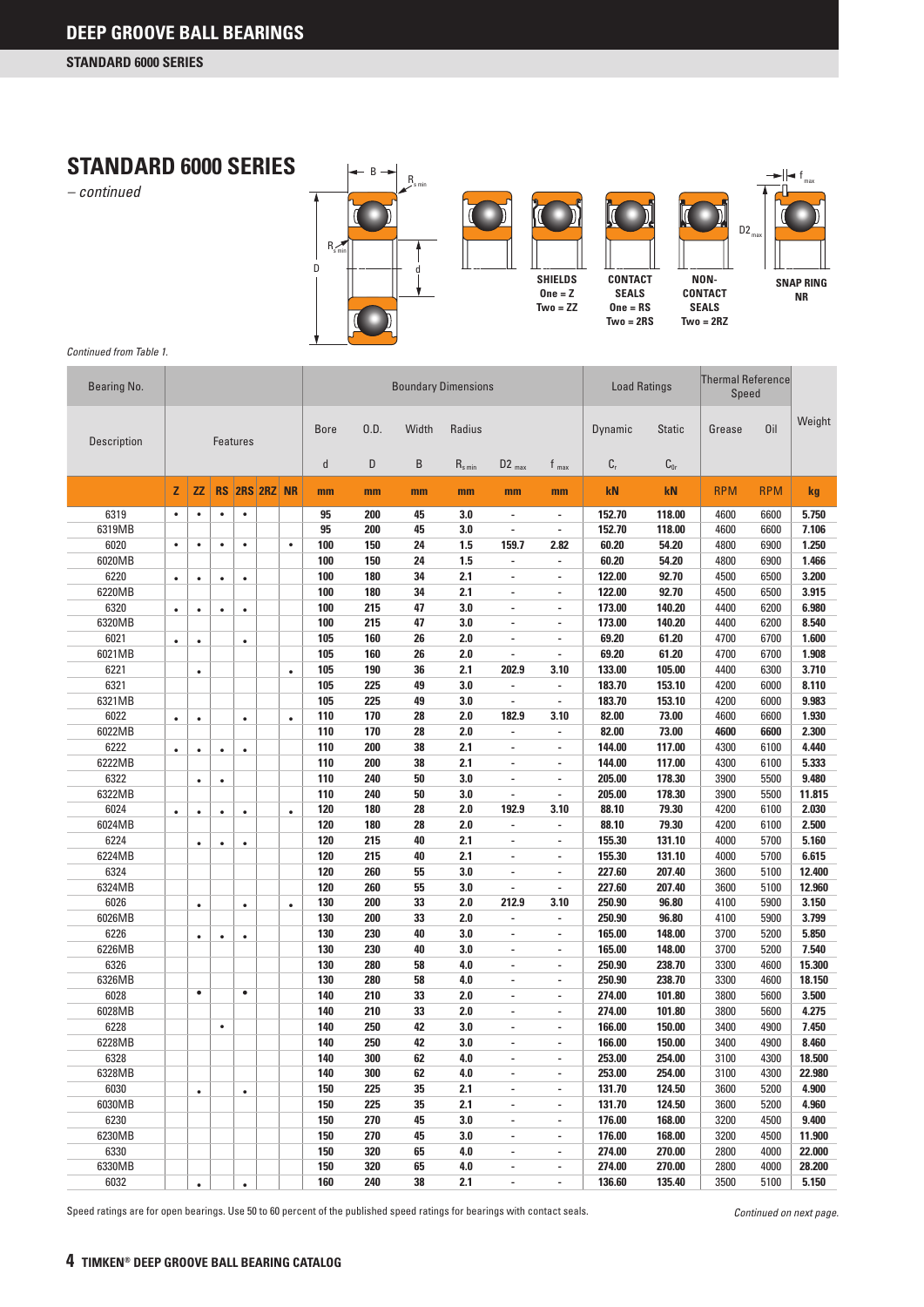### **STANDARD 6000 SERIES**

*– continued*





*Continued from Table 1.*

| Weight<br>Oil<br><b>Bore</b><br>0.D.<br>Width<br>Radius<br><b>Static</b><br>Dynamic<br>Grease<br>Description<br><b>Features</b><br>$\mathsf{d}$<br>D<br>B<br>$C_{r}$<br>$C_{0r}$<br>$R_{s,min}$<br>$D2_{max}$<br>$f_{\text{max}}$<br>z<br><b>ZZ</b><br>RS 2RS 2RZ NR<br>kN<br><b>RPM</b><br>kN<br><b>RPM</b><br>kg<br>mm<br>mm<br>mm<br>mm<br>mm<br>mm<br>6032MB<br>160<br>2.1<br>136.60<br>135.40<br>6.230<br>240<br>38<br>3500<br>5100<br>$\blacksquare$<br>$\overline{\phantom{a}}$<br>6232<br>160<br>290<br>48<br>3.0<br>185.00<br>186.00<br>2900<br>11.700<br>4200<br>ä,<br>$\blacksquare$<br>6232MB<br>160<br>290<br>3.0<br>185.00<br>2900<br>4200<br>15.300<br>48<br>186.00<br>$\overline{\phantom{a}}$<br>$\overline{\phantom{a}}$<br>6332<br>160<br>340<br>4.0<br>2600<br>26.000<br>68<br>301.00<br>317.00<br>3700<br>×,<br>$\qquad \qquad \blacksquare$<br>6332MB<br>160<br>340<br>68<br>4.0<br>2600<br>3700<br>301.00<br>317.00<br>32.900<br>ä,<br>$\blacksquare$<br>6034<br>2.1<br>170<br>260<br>42<br>172.00<br>3300<br>6.700<br>168.00<br>4800<br>ä,<br>ä,<br>6034MB<br>170<br>8.320<br>260<br>42<br>2.1<br>168.00<br>172.00<br>3300<br>4800<br>×,<br>٠<br>6234<br>170<br>310<br>52<br>4.0<br>212.00<br>2700<br>223.00<br>3900<br>14.500<br>ä,<br>٠<br>6234MB<br>170<br>310<br>52<br>4.0<br>212.00<br>223.00<br>2700<br>19.140<br>3900<br>ä,<br>$\overline{\phantom{a}}$<br>6334<br>170<br>360<br>30.700<br>72<br>4.0<br>335.50<br>378.10<br>2400<br>3400<br>×,<br>٠<br>72<br>4.0<br>6334MB<br>170<br>360<br>335.50<br>378.10<br>2400<br>3400<br>38.800<br>ä,<br>$\blacksquare$<br>6036<br>180<br>280<br>46<br>2.1<br>189.00<br>8.800<br>198.00<br>3100<br>4500<br>ä,<br>ä,<br>6036MB<br>180<br>280<br>2.1<br>189.00<br>10.692<br>46<br>198.00<br>3100<br>4500<br>×,<br>٠<br>6236<br>180<br>320<br>52<br>4.0<br>2600<br>3700<br>15.100<br>227.00<br>241.00<br>ä,<br>$\blacksquare$<br>6236MB<br>180<br>320<br>52<br>4.0<br>227.00<br>2600<br>3700<br>21.386<br>241.00<br>ä,<br>ä,<br>6336<br>180<br>380<br>4.0<br>2300<br>3200<br>35.600<br>75<br>355.00<br>405.00<br>٠<br>$\qquad \qquad \blacksquare$<br>6336MB<br>180<br>380<br>75<br>4.0<br>2300<br>3200<br>45.770<br>355.00<br>405.00<br>ä,<br>$\blacksquare$<br>6038<br>2.1<br>190<br>290<br>46<br>172.00<br>3000<br>4300<br>9.100<br>200.00<br>ä,<br>ä,<br>6038MB<br>190<br>290<br>2.1<br>172.00<br>11.010<br>46<br>200.00<br>3000<br>4300<br>×,<br>$\overline{\phantom{a}}$<br>4.0<br>6238<br>190<br>340<br>55<br>378.00<br>439.00<br>18.200<br>2400<br>3400<br>ä,<br>$\blacksquare$<br>6238MB<br>190<br>340<br>55<br>4.0<br>378.00<br>2400<br>23.600<br>439.00<br>3400<br>ä,<br>$\overline{\phantom{a}}$<br>6338<br>190<br>400<br>5.0<br>255.00<br>2200<br>41.000<br>78<br>281.00<br>3000<br>×,<br>$\overline{\phantom{a}}$<br>5.0<br>6338MB<br>190<br>400<br>78<br>255.00<br>281.00<br>2200<br>3000<br>51.370<br>ä,<br>٠<br>6040<br>200<br>310<br>51<br>2.1<br>2800<br>218.00<br>243.00<br>4000<br>11.900<br>ä,<br>ä,<br>6040MB<br>200<br>310<br>51<br>2.1<br>218.00<br>243.00<br>2800<br>14.540<br>4000<br>×,<br>$\overline{\phantom{a}}$<br>6240<br>200<br>360<br>58<br>4.0<br>269.00<br>310.00<br>2300<br>21.600<br>3200<br>ä,<br>$\blacksquare$<br>6240MB<br>200<br>360<br>58<br>4.0<br>2300<br>269.00<br>310.00<br>3200<br>28.050<br>ä,<br>$\overline{\phantom{a}}$<br>6340<br>200<br>420<br>5.0<br>380.00<br>445.00<br>2100<br>2900<br>46.300<br>80<br>×,<br>$\overline{\phantom{a}}$<br>6340MB<br>200<br>420<br>5.0<br>445.00<br>2100<br>2900<br>80<br>380.00<br>46.450<br>ä,<br>$\overline{\phantom{a}}$<br>6044MB<br>220<br>340<br>56<br>3.0<br>247.00<br>2600<br>290.00<br>3600<br>17.750<br>ä,<br>$\overline{\phantom{a}}$<br>6244MB<br>220<br>400<br>65<br>4.0<br>296.00<br>2900<br>3.700<br>365.00<br>2100<br>×,<br>$\overline{\phantom{a}}$<br>6344MB<br>220<br>460<br>88<br>5.0<br>520.00<br>1900<br>72.700<br>410.00<br>2600<br>ä,<br>$\overline{\phantom{a}}$<br>6048MB<br>240<br>360<br>56<br>3.0<br>2300<br>255.00<br>315.00<br>3300<br>17.900<br>ä,<br>$\blacksquare$<br>6248MB<br>240<br>4.0<br>475.00<br>2200<br>51.000<br>440<br>72<br>358.00<br>3100<br>×,<br>$\overline{\phantom{a}}$<br>260<br>65<br>4.0<br>2100<br>3000<br>6052MB<br>400<br>291.00<br>375.00<br>30.400<br>$\overline{\phantom{a}}$<br>$\overline{\phantom{a}}$<br>260<br>6252MB<br>480<br>80<br>5.0<br>390.00<br>530.00<br>1700<br>2400<br>66.600<br>6056MB<br>280<br>420<br>302.00<br>405.00<br>2000<br>2800<br>31.000<br>65<br>4.0<br>$\overline{\phantom{a}}$<br>$\overline{\phantom{a}}$<br>300<br>6060MB<br>460<br>74<br>4.0<br>358.00<br>500.00<br>2000<br>2800<br>43.600<br>$\overline{\phantom{0}}$<br>$\overline{\phantom{a}}$<br>6064MB<br>320<br>480<br>74<br>4.0<br>371.00<br>540.00<br>1700<br>2400<br>46.000<br>×,<br>$\overline{\phantom{a}}$<br>6068MB<br>340<br>520<br>82<br>5.0<br>423.00<br>640.00<br>1800<br>2600<br>63.800<br>٠<br>$\overline{\phantom{a}}$<br>6072MB<br>360<br>540<br>82<br>5.0<br>460.00<br>720.00<br>1500<br>2100<br>69.000<br>$\overline{\phantom{0}}$<br>۰<br>6076MB<br>380<br>82<br>5.0<br>462.00<br>560<br>750.00<br>1600<br>2300<br>70.400<br>×,<br>$\overline{\phantom{a}}$<br>6080MB<br>400<br>600<br>90<br>5.0<br>520.00<br>865.00<br>1300<br>1900<br>85.800<br>$\overline{\phantom{a}}$<br>$\overline{\phantom{0}}$ | Bearing No. |  |  |  |  | <b>Boundary Dimensions</b> |  | <b>Load Ratings</b> | <b>Thermal Reference</b><br>Speed |  |
|-----------------------------------------------------------------------------------------------------------------------------------------------------------------------------------------------------------------------------------------------------------------------------------------------------------------------------------------------------------------------------------------------------------------------------------------------------------------------------------------------------------------------------------------------------------------------------------------------------------------------------------------------------------------------------------------------------------------------------------------------------------------------------------------------------------------------------------------------------------------------------------------------------------------------------------------------------------------------------------------------------------------------------------------------------------------------------------------------------------------------------------------------------------------------------------------------------------------------------------------------------------------------------------------------------------------------------------------------------------------------------------------------------------------------------------------------------------------------------------------------------------------------------------------------------------------------------------------------------------------------------------------------------------------------------------------------------------------------------------------------------------------------------------------------------------------------------------------------------------------------------------------------------------------------------------------------------------------------------------------------------------------------------------------------------------------------------------------------------------------------------------------------------------------------------------------------------------------------------------------------------------------------------------------------------------------------------------------------------------------------------------------------------------------------------------------------------------------------------------------------------------------------------------------------------------------------------------------------------------------------------------------------------------------------------------------------------------------------------------------------------------------------------------------------------------------------------------------------------------------------------------------------------------------------------------------------------------------------------------------------------------------------------------------------------------------------------------------------------------------------------------------------------------------------------------------------------------------------------------------------------------------------------------------------------------------------------------------------------------------------------------------------------------------------------------------------------------------------------------------------------------------------------------------------------------------------------------------------------------------------------------------------------------------------------------------------------------------------------------------------------------------------------------------------------------------------------------------------------------------------------------------------------------------------------------------------------------------------------------------------------------------------------------------------------------------------------------------------------------------------------------------------------------------------------------------------------------------------------------------------------------------------------------------------------------------------------------------------------------------------------------------------------------------------------------------------------------------------------------------------------------------------------------------------------------------------------------------------------------------------------------------------------------------------------------------------------------------------------------------------------------------------------------------------------------------------------------------------------------------------------------------------------------------------------------------------------------------------------------------------------------------------------------------------------------------------------------------------------------------------------------------------------------------------------------------------------------------------------------------------------------------------------------------------------------------------------------------|-------------|--|--|--|--|----------------------------|--|---------------------|-----------------------------------|--|
|                                                                                                                                                                                                                                                                                                                                                                                                                                                                                                                                                                                                                                                                                                                                                                                                                                                                                                                                                                                                                                                                                                                                                                                                                                                                                                                                                                                                                                                                                                                                                                                                                                                                                                                                                                                                                                                                                                                                                                                                                                                                                                                                                                                                                                                                                                                                                                                                                                                                                                                                                                                                                                                                                                                                                                                                                                                                                                                                                                                                                                                                                                                                                                                                                                                                                                                                                                                                                                                                                                                                                                                                                                                                                                                                                                                                                                                                                                                                                                                                                                                                                                                                                                                                                                                                                                                                                                                                                                                                                                                                                                                                                                                                                                                                                                                                                                                                                                                                                                                                                                                                                                                                                                                                                                                                                                                                         |             |  |  |  |  |                            |  |                     |                                   |  |
|                                                                                                                                                                                                                                                                                                                                                                                                                                                                                                                                                                                                                                                                                                                                                                                                                                                                                                                                                                                                                                                                                                                                                                                                                                                                                                                                                                                                                                                                                                                                                                                                                                                                                                                                                                                                                                                                                                                                                                                                                                                                                                                                                                                                                                                                                                                                                                                                                                                                                                                                                                                                                                                                                                                                                                                                                                                                                                                                                                                                                                                                                                                                                                                                                                                                                                                                                                                                                                                                                                                                                                                                                                                                                                                                                                                                                                                                                                                                                                                                                                                                                                                                                                                                                                                                                                                                                                                                                                                                                                                                                                                                                                                                                                                                                                                                                                                                                                                                                                                                                                                                                                                                                                                                                                                                                                                                         |             |  |  |  |  |                            |  |                     |                                   |  |
|                                                                                                                                                                                                                                                                                                                                                                                                                                                                                                                                                                                                                                                                                                                                                                                                                                                                                                                                                                                                                                                                                                                                                                                                                                                                                                                                                                                                                                                                                                                                                                                                                                                                                                                                                                                                                                                                                                                                                                                                                                                                                                                                                                                                                                                                                                                                                                                                                                                                                                                                                                                                                                                                                                                                                                                                                                                                                                                                                                                                                                                                                                                                                                                                                                                                                                                                                                                                                                                                                                                                                                                                                                                                                                                                                                                                                                                                                                                                                                                                                                                                                                                                                                                                                                                                                                                                                                                                                                                                                                                                                                                                                                                                                                                                                                                                                                                                                                                                                                                                                                                                                                                                                                                                                                                                                                                                         |             |  |  |  |  |                            |  |                     |                                   |  |
|                                                                                                                                                                                                                                                                                                                                                                                                                                                                                                                                                                                                                                                                                                                                                                                                                                                                                                                                                                                                                                                                                                                                                                                                                                                                                                                                                                                                                                                                                                                                                                                                                                                                                                                                                                                                                                                                                                                                                                                                                                                                                                                                                                                                                                                                                                                                                                                                                                                                                                                                                                                                                                                                                                                                                                                                                                                                                                                                                                                                                                                                                                                                                                                                                                                                                                                                                                                                                                                                                                                                                                                                                                                                                                                                                                                                                                                                                                                                                                                                                                                                                                                                                                                                                                                                                                                                                                                                                                                                                                                                                                                                                                                                                                                                                                                                                                                                                                                                                                                                                                                                                                                                                                                                                                                                                                                                         |             |  |  |  |  |                            |  |                     |                                   |  |
|                                                                                                                                                                                                                                                                                                                                                                                                                                                                                                                                                                                                                                                                                                                                                                                                                                                                                                                                                                                                                                                                                                                                                                                                                                                                                                                                                                                                                                                                                                                                                                                                                                                                                                                                                                                                                                                                                                                                                                                                                                                                                                                                                                                                                                                                                                                                                                                                                                                                                                                                                                                                                                                                                                                                                                                                                                                                                                                                                                                                                                                                                                                                                                                                                                                                                                                                                                                                                                                                                                                                                                                                                                                                                                                                                                                                                                                                                                                                                                                                                                                                                                                                                                                                                                                                                                                                                                                                                                                                                                                                                                                                                                                                                                                                                                                                                                                                                                                                                                                                                                                                                                                                                                                                                                                                                                                                         |             |  |  |  |  |                            |  |                     |                                   |  |
|                                                                                                                                                                                                                                                                                                                                                                                                                                                                                                                                                                                                                                                                                                                                                                                                                                                                                                                                                                                                                                                                                                                                                                                                                                                                                                                                                                                                                                                                                                                                                                                                                                                                                                                                                                                                                                                                                                                                                                                                                                                                                                                                                                                                                                                                                                                                                                                                                                                                                                                                                                                                                                                                                                                                                                                                                                                                                                                                                                                                                                                                                                                                                                                                                                                                                                                                                                                                                                                                                                                                                                                                                                                                                                                                                                                                                                                                                                                                                                                                                                                                                                                                                                                                                                                                                                                                                                                                                                                                                                                                                                                                                                                                                                                                                                                                                                                                                                                                                                                                                                                                                                                                                                                                                                                                                                                                         |             |  |  |  |  |                            |  |                     |                                   |  |
|                                                                                                                                                                                                                                                                                                                                                                                                                                                                                                                                                                                                                                                                                                                                                                                                                                                                                                                                                                                                                                                                                                                                                                                                                                                                                                                                                                                                                                                                                                                                                                                                                                                                                                                                                                                                                                                                                                                                                                                                                                                                                                                                                                                                                                                                                                                                                                                                                                                                                                                                                                                                                                                                                                                                                                                                                                                                                                                                                                                                                                                                                                                                                                                                                                                                                                                                                                                                                                                                                                                                                                                                                                                                                                                                                                                                                                                                                                                                                                                                                                                                                                                                                                                                                                                                                                                                                                                                                                                                                                                                                                                                                                                                                                                                                                                                                                                                                                                                                                                                                                                                                                                                                                                                                                                                                                                                         |             |  |  |  |  |                            |  |                     |                                   |  |
|                                                                                                                                                                                                                                                                                                                                                                                                                                                                                                                                                                                                                                                                                                                                                                                                                                                                                                                                                                                                                                                                                                                                                                                                                                                                                                                                                                                                                                                                                                                                                                                                                                                                                                                                                                                                                                                                                                                                                                                                                                                                                                                                                                                                                                                                                                                                                                                                                                                                                                                                                                                                                                                                                                                                                                                                                                                                                                                                                                                                                                                                                                                                                                                                                                                                                                                                                                                                                                                                                                                                                                                                                                                                                                                                                                                                                                                                                                                                                                                                                                                                                                                                                                                                                                                                                                                                                                                                                                                                                                                                                                                                                                                                                                                                                                                                                                                                                                                                                                                                                                                                                                                                                                                                                                                                                                                                         |             |  |  |  |  |                            |  |                     |                                   |  |
|                                                                                                                                                                                                                                                                                                                                                                                                                                                                                                                                                                                                                                                                                                                                                                                                                                                                                                                                                                                                                                                                                                                                                                                                                                                                                                                                                                                                                                                                                                                                                                                                                                                                                                                                                                                                                                                                                                                                                                                                                                                                                                                                                                                                                                                                                                                                                                                                                                                                                                                                                                                                                                                                                                                                                                                                                                                                                                                                                                                                                                                                                                                                                                                                                                                                                                                                                                                                                                                                                                                                                                                                                                                                                                                                                                                                                                                                                                                                                                                                                                                                                                                                                                                                                                                                                                                                                                                                                                                                                                                                                                                                                                                                                                                                                                                                                                                                                                                                                                                                                                                                                                                                                                                                                                                                                                                                         |             |  |  |  |  |                            |  |                     |                                   |  |
|                                                                                                                                                                                                                                                                                                                                                                                                                                                                                                                                                                                                                                                                                                                                                                                                                                                                                                                                                                                                                                                                                                                                                                                                                                                                                                                                                                                                                                                                                                                                                                                                                                                                                                                                                                                                                                                                                                                                                                                                                                                                                                                                                                                                                                                                                                                                                                                                                                                                                                                                                                                                                                                                                                                                                                                                                                                                                                                                                                                                                                                                                                                                                                                                                                                                                                                                                                                                                                                                                                                                                                                                                                                                                                                                                                                                                                                                                                                                                                                                                                                                                                                                                                                                                                                                                                                                                                                                                                                                                                                                                                                                                                                                                                                                                                                                                                                                                                                                                                                                                                                                                                                                                                                                                                                                                                                                         |             |  |  |  |  |                            |  |                     |                                   |  |
|                                                                                                                                                                                                                                                                                                                                                                                                                                                                                                                                                                                                                                                                                                                                                                                                                                                                                                                                                                                                                                                                                                                                                                                                                                                                                                                                                                                                                                                                                                                                                                                                                                                                                                                                                                                                                                                                                                                                                                                                                                                                                                                                                                                                                                                                                                                                                                                                                                                                                                                                                                                                                                                                                                                                                                                                                                                                                                                                                                                                                                                                                                                                                                                                                                                                                                                                                                                                                                                                                                                                                                                                                                                                                                                                                                                                                                                                                                                                                                                                                                                                                                                                                                                                                                                                                                                                                                                                                                                                                                                                                                                                                                                                                                                                                                                                                                                                                                                                                                                                                                                                                                                                                                                                                                                                                                                                         |             |  |  |  |  |                            |  |                     |                                   |  |
|                                                                                                                                                                                                                                                                                                                                                                                                                                                                                                                                                                                                                                                                                                                                                                                                                                                                                                                                                                                                                                                                                                                                                                                                                                                                                                                                                                                                                                                                                                                                                                                                                                                                                                                                                                                                                                                                                                                                                                                                                                                                                                                                                                                                                                                                                                                                                                                                                                                                                                                                                                                                                                                                                                                                                                                                                                                                                                                                                                                                                                                                                                                                                                                                                                                                                                                                                                                                                                                                                                                                                                                                                                                                                                                                                                                                                                                                                                                                                                                                                                                                                                                                                                                                                                                                                                                                                                                                                                                                                                                                                                                                                                                                                                                                                                                                                                                                                                                                                                                                                                                                                                                                                                                                                                                                                                                                         |             |  |  |  |  |                            |  |                     |                                   |  |
|                                                                                                                                                                                                                                                                                                                                                                                                                                                                                                                                                                                                                                                                                                                                                                                                                                                                                                                                                                                                                                                                                                                                                                                                                                                                                                                                                                                                                                                                                                                                                                                                                                                                                                                                                                                                                                                                                                                                                                                                                                                                                                                                                                                                                                                                                                                                                                                                                                                                                                                                                                                                                                                                                                                                                                                                                                                                                                                                                                                                                                                                                                                                                                                                                                                                                                                                                                                                                                                                                                                                                                                                                                                                                                                                                                                                                                                                                                                                                                                                                                                                                                                                                                                                                                                                                                                                                                                                                                                                                                                                                                                                                                                                                                                                                                                                                                                                                                                                                                                                                                                                                                                                                                                                                                                                                                                                         |             |  |  |  |  |                            |  |                     |                                   |  |
|                                                                                                                                                                                                                                                                                                                                                                                                                                                                                                                                                                                                                                                                                                                                                                                                                                                                                                                                                                                                                                                                                                                                                                                                                                                                                                                                                                                                                                                                                                                                                                                                                                                                                                                                                                                                                                                                                                                                                                                                                                                                                                                                                                                                                                                                                                                                                                                                                                                                                                                                                                                                                                                                                                                                                                                                                                                                                                                                                                                                                                                                                                                                                                                                                                                                                                                                                                                                                                                                                                                                                                                                                                                                                                                                                                                                                                                                                                                                                                                                                                                                                                                                                                                                                                                                                                                                                                                                                                                                                                                                                                                                                                                                                                                                                                                                                                                                                                                                                                                                                                                                                                                                                                                                                                                                                                                                         |             |  |  |  |  |                            |  |                     |                                   |  |
|                                                                                                                                                                                                                                                                                                                                                                                                                                                                                                                                                                                                                                                                                                                                                                                                                                                                                                                                                                                                                                                                                                                                                                                                                                                                                                                                                                                                                                                                                                                                                                                                                                                                                                                                                                                                                                                                                                                                                                                                                                                                                                                                                                                                                                                                                                                                                                                                                                                                                                                                                                                                                                                                                                                                                                                                                                                                                                                                                                                                                                                                                                                                                                                                                                                                                                                                                                                                                                                                                                                                                                                                                                                                                                                                                                                                                                                                                                                                                                                                                                                                                                                                                                                                                                                                                                                                                                                                                                                                                                                                                                                                                                                                                                                                                                                                                                                                                                                                                                                                                                                                                                                                                                                                                                                                                                                                         |             |  |  |  |  |                            |  |                     |                                   |  |
|                                                                                                                                                                                                                                                                                                                                                                                                                                                                                                                                                                                                                                                                                                                                                                                                                                                                                                                                                                                                                                                                                                                                                                                                                                                                                                                                                                                                                                                                                                                                                                                                                                                                                                                                                                                                                                                                                                                                                                                                                                                                                                                                                                                                                                                                                                                                                                                                                                                                                                                                                                                                                                                                                                                                                                                                                                                                                                                                                                                                                                                                                                                                                                                                                                                                                                                                                                                                                                                                                                                                                                                                                                                                                                                                                                                                                                                                                                                                                                                                                                                                                                                                                                                                                                                                                                                                                                                                                                                                                                                                                                                                                                                                                                                                                                                                                                                                                                                                                                                                                                                                                                                                                                                                                                                                                                                                         |             |  |  |  |  |                            |  |                     |                                   |  |
|                                                                                                                                                                                                                                                                                                                                                                                                                                                                                                                                                                                                                                                                                                                                                                                                                                                                                                                                                                                                                                                                                                                                                                                                                                                                                                                                                                                                                                                                                                                                                                                                                                                                                                                                                                                                                                                                                                                                                                                                                                                                                                                                                                                                                                                                                                                                                                                                                                                                                                                                                                                                                                                                                                                                                                                                                                                                                                                                                                                                                                                                                                                                                                                                                                                                                                                                                                                                                                                                                                                                                                                                                                                                                                                                                                                                                                                                                                                                                                                                                                                                                                                                                                                                                                                                                                                                                                                                                                                                                                                                                                                                                                                                                                                                                                                                                                                                                                                                                                                                                                                                                                                                                                                                                                                                                                                                         |             |  |  |  |  |                            |  |                     |                                   |  |
|                                                                                                                                                                                                                                                                                                                                                                                                                                                                                                                                                                                                                                                                                                                                                                                                                                                                                                                                                                                                                                                                                                                                                                                                                                                                                                                                                                                                                                                                                                                                                                                                                                                                                                                                                                                                                                                                                                                                                                                                                                                                                                                                                                                                                                                                                                                                                                                                                                                                                                                                                                                                                                                                                                                                                                                                                                                                                                                                                                                                                                                                                                                                                                                                                                                                                                                                                                                                                                                                                                                                                                                                                                                                                                                                                                                                                                                                                                                                                                                                                                                                                                                                                                                                                                                                                                                                                                                                                                                                                                                                                                                                                                                                                                                                                                                                                                                                                                                                                                                                                                                                                                                                                                                                                                                                                                                                         |             |  |  |  |  |                            |  |                     |                                   |  |
|                                                                                                                                                                                                                                                                                                                                                                                                                                                                                                                                                                                                                                                                                                                                                                                                                                                                                                                                                                                                                                                                                                                                                                                                                                                                                                                                                                                                                                                                                                                                                                                                                                                                                                                                                                                                                                                                                                                                                                                                                                                                                                                                                                                                                                                                                                                                                                                                                                                                                                                                                                                                                                                                                                                                                                                                                                                                                                                                                                                                                                                                                                                                                                                                                                                                                                                                                                                                                                                                                                                                                                                                                                                                                                                                                                                                                                                                                                                                                                                                                                                                                                                                                                                                                                                                                                                                                                                                                                                                                                                                                                                                                                                                                                                                                                                                                                                                                                                                                                                                                                                                                                                                                                                                                                                                                                                                         |             |  |  |  |  |                            |  |                     |                                   |  |
|                                                                                                                                                                                                                                                                                                                                                                                                                                                                                                                                                                                                                                                                                                                                                                                                                                                                                                                                                                                                                                                                                                                                                                                                                                                                                                                                                                                                                                                                                                                                                                                                                                                                                                                                                                                                                                                                                                                                                                                                                                                                                                                                                                                                                                                                                                                                                                                                                                                                                                                                                                                                                                                                                                                                                                                                                                                                                                                                                                                                                                                                                                                                                                                                                                                                                                                                                                                                                                                                                                                                                                                                                                                                                                                                                                                                                                                                                                                                                                                                                                                                                                                                                                                                                                                                                                                                                                                                                                                                                                                                                                                                                                                                                                                                                                                                                                                                                                                                                                                                                                                                                                                                                                                                                                                                                                                                         |             |  |  |  |  |                            |  |                     |                                   |  |
|                                                                                                                                                                                                                                                                                                                                                                                                                                                                                                                                                                                                                                                                                                                                                                                                                                                                                                                                                                                                                                                                                                                                                                                                                                                                                                                                                                                                                                                                                                                                                                                                                                                                                                                                                                                                                                                                                                                                                                                                                                                                                                                                                                                                                                                                                                                                                                                                                                                                                                                                                                                                                                                                                                                                                                                                                                                                                                                                                                                                                                                                                                                                                                                                                                                                                                                                                                                                                                                                                                                                                                                                                                                                                                                                                                                                                                                                                                                                                                                                                                                                                                                                                                                                                                                                                                                                                                                                                                                                                                                                                                                                                                                                                                                                                                                                                                                                                                                                                                                                                                                                                                                                                                                                                                                                                                                                         |             |  |  |  |  |                            |  |                     |                                   |  |
|                                                                                                                                                                                                                                                                                                                                                                                                                                                                                                                                                                                                                                                                                                                                                                                                                                                                                                                                                                                                                                                                                                                                                                                                                                                                                                                                                                                                                                                                                                                                                                                                                                                                                                                                                                                                                                                                                                                                                                                                                                                                                                                                                                                                                                                                                                                                                                                                                                                                                                                                                                                                                                                                                                                                                                                                                                                                                                                                                                                                                                                                                                                                                                                                                                                                                                                                                                                                                                                                                                                                                                                                                                                                                                                                                                                                                                                                                                                                                                                                                                                                                                                                                                                                                                                                                                                                                                                                                                                                                                                                                                                                                                                                                                                                                                                                                                                                                                                                                                                                                                                                                                                                                                                                                                                                                                                                         |             |  |  |  |  |                            |  |                     |                                   |  |
|                                                                                                                                                                                                                                                                                                                                                                                                                                                                                                                                                                                                                                                                                                                                                                                                                                                                                                                                                                                                                                                                                                                                                                                                                                                                                                                                                                                                                                                                                                                                                                                                                                                                                                                                                                                                                                                                                                                                                                                                                                                                                                                                                                                                                                                                                                                                                                                                                                                                                                                                                                                                                                                                                                                                                                                                                                                                                                                                                                                                                                                                                                                                                                                                                                                                                                                                                                                                                                                                                                                                                                                                                                                                                                                                                                                                                                                                                                                                                                                                                                                                                                                                                                                                                                                                                                                                                                                                                                                                                                                                                                                                                                                                                                                                                                                                                                                                                                                                                                                                                                                                                                                                                                                                                                                                                                                                         |             |  |  |  |  |                            |  |                     |                                   |  |
|                                                                                                                                                                                                                                                                                                                                                                                                                                                                                                                                                                                                                                                                                                                                                                                                                                                                                                                                                                                                                                                                                                                                                                                                                                                                                                                                                                                                                                                                                                                                                                                                                                                                                                                                                                                                                                                                                                                                                                                                                                                                                                                                                                                                                                                                                                                                                                                                                                                                                                                                                                                                                                                                                                                                                                                                                                                                                                                                                                                                                                                                                                                                                                                                                                                                                                                                                                                                                                                                                                                                                                                                                                                                                                                                                                                                                                                                                                                                                                                                                                                                                                                                                                                                                                                                                                                                                                                                                                                                                                                                                                                                                                                                                                                                                                                                                                                                                                                                                                                                                                                                                                                                                                                                                                                                                                                                         |             |  |  |  |  |                            |  |                     |                                   |  |
|                                                                                                                                                                                                                                                                                                                                                                                                                                                                                                                                                                                                                                                                                                                                                                                                                                                                                                                                                                                                                                                                                                                                                                                                                                                                                                                                                                                                                                                                                                                                                                                                                                                                                                                                                                                                                                                                                                                                                                                                                                                                                                                                                                                                                                                                                                                                                                                                                                                                                                                                                                                                                                                                                                                                                                                                                                                                                                                                                                                                                                                                                                                                                                                                                                                                                                                                                                                                                                                                                                                                                                                                                                                                                                                                                                                                                                                                                                                                                                                                                                                                                                                                                                                                                                                                                                                                                                                                                                                                                                                                                                                                                                                                                                                                                                                                                                                                                                                                                                                                                                                                                                                                                                                                                                                                                                                                         |             |  |  |  |  |                            |  |                     |                                   |  |
|                                                                                                                                                                                                                                                                                                                                                                                                                                                                                                                                                                                                                                                                                                                                                                                                                                                                                                                                                                                                                                                                                                                                                                                                                                                                                                                                                                                                                                                                                                                                                                                                                                                                                                                                                                                                                                                                                                                                                                                                                                                                                                                                                                                                                                                                                                                                                                                                                                                                                                                                                                                                                                                                                                                                                                                                                                                                                                                                                                                                                                                                                                                                                                                                                                                                                                                                                                                                                                                                                                                                                                                                                                                                                                                                                                                                                                                                                                                                                                                                                                                                                                                                                                                                                                                                                                                                                                                                                                                                                                                                                                                                                                                                                                                                                                                                                                                                                                                                                                                                                                                                                                                                                                                                                                                                                                                                         |             |  |  |  |  |                            |  |                     |                                   |  |
|                                                                                                                                                                                                                                                                                                                                                                                                                                                                                                                                                                                                                                                                                                                                                                                                                                                                                                                                                                                                                                                                                                                                                                                                                                                                                                                                                                                                                                                                                                                                                                                                                                                                                                                                                                                                                                                                                                                                                                                                                                                                                                                                                                                                                                                                                                                                                                                                                                                                                                                                                                                                                                                                                                                                                                                                                                                                                                                                                                                                                                                                                                                                                                                                                                                                                                                                                                                                                                                                                                                                                                                                                                                                                                                                                                                                                                                                                                                                                                                                                                                                                                                                                                                                                                                                                                                                                                                                                                                                                                                                                                                                                                                                                                                                                                                                                                                                                                                                                                                                                                                                                                                                                                                                                                                                                                                                         |             |  |  |  |  |                            |  |                     |                                   |  |
|                                                                                                                                                                                                                                                                                                                                                                                                                                                                                                                                                                                                                                                                                                                                                                                                                                                                                                                                                                                                                                                                                                                                                                                                                                                                                                                                                                                                                                                                                                                                                                                                                                                                                                                                                                                                                                                                                                                                                                                                                                                                                                                                                                                                                                                                                                                                                                                                                                                                                                                                                                                                                                                                                                                                                                                                                                                                                                                                                                                                                                                                                                                                                                                                                                                                                                                                                                                                                                                                                                                                                                                                                                                                                                                                                                                                                                                                                                                                                                                                                                                                                                                                                                                                                                                                                                                                                                                                                                                                                                                                                                                                                                                                                                                                                                                                                                                                                                                                                                                                                                                                                                                                                                                                                                                                                                                                         |             |  |  |  |  |                            |  |                     |                                   |  |
|                                                                                                                                                                                                                                                                                                                                                                                                                                                                                                                                                                                                                                                                                                                                                                                                                                                                                                                                                                                                                                                                                                                                                                                                                                                                                                                                                                                                                                                                                                                                                                                                                                                                                                                                                                                                                                                                                                                                                                                                                                                                                                                                                                                                                                                                                                                                                                                                                                                                                                                                                                                                                                                                                                                                                                                                                                                                                                                                                                                                                                                                                                                                                                                                                                                                                                                                                                                                                                                                                                                                                                                                                                                                                                                                                                                                                                                                                                                                                                                                                                                                                                                                                                                                                                                                                                                                                                                                                                                                                                                                                                                                                                                                                                                                                                                                                                                                                                                                                                                                                                                                                                                                                                                                                                                                                                                                         |             |  |  |  |  |                            |  |                     |                                   |  |
|                                                                                                                                                                                                                                                                                                                                                                                                                                                                                                                                                                                                                                                                                                                                                                                                                                                                                                                                                                                                                                                                                                                                                                                                                                                                                                                                                                                                                                                                                                                                                                                                                                                                                                                                                                                                                                                                                                                                                                                                                                                                                                                                                                                                                                                                                                                                                                                                                                                                                                                                                                                                                                                                                                                                                                                                                                                                                                                                                                                                                                                                                                                                                                                                                                                                                                                                                                                                                                                                                                                                                                                                                                                                                                                                                                                                                                                                                                                                                                                                                                                                                                                                                                                                                                                                                                                                                                                                                                                                                                                                                                                                                                                                                                                                                                                                                                                                                                                                                                                                                                                                                                                                                                                                                                                                                                                                         |             |  |  |  |  |                            |  |                     |                                   |  |
|                                                                                                                                                                                                                                                                                                                                                                                                                                                                                                                                                                                                                                                                                                                                                                                                                                                                                                                                                                                                                                                                                                                                                                                                                                                                                                                                                                                                                                                                                                                                                                                                                                                                                                                                                                                                                                                                                                                                                                                                                                                                                                                                                                                                                                                                                                                                                                                                                                                                                                                                                                                                                                                                                                                                                                                                                                                                                                                                                                                                                                                                                                                                                                                                                                                                                                                                                                                                                                                                                                                                                                                                                                                                                                                                                                                                                                                                                                                                                                                                                                                                                                                                                                                                                                                                                                                                                                                                                                                                                                                                                                                                                                                                                                                                                                                                                                                                                                                                                                                                                                                                                                                                                                                                                                                                                                                                         |             |  |  |  |  |                            |  |                     |                                   |  |
|                                                                                                                                                                                                                                                                                                                                                                                                                                                                                                                                                                                                                                                                                                                                                                                                                                                                                                                                                                                                                                                                                                                                                                                                                                                                                                                                                                                                                                                                                                                                                                                                                                                                                                                                                                                                                                                                                                                                                                                                                                                                                                                                                                                                                                                                                                                                                                                                                                                                                                                                                                                                                                                                                                                                                                                                                                                                                                                                                                                                                                                                                                                                                                                                                                                                                                                                                                                                                                                                                                                                                                                                                                                                                                                                                                                                                                                                                                                                                                                                                                                                                                                                                                                                                                                                                                                                                                                                                                                                                                                                                                                                                                                                                                                                                                                                                                                                                                                                                                                                                                                                                                                                                                                                                                                                                                                                         |             |  |  |  |  |                            |  |                     |                                   |  |
|                                                                                                                                                                                                                                                                                                                                                                                                                                                                                                                                                                                                                                                                                                                                                                                                                                                                                                                                                                                                                                                                                                                                                                                                                                                                                                                                                                                                                                                                                                                                                                                                                                                                                                                                                                                                                                                                                                                                                                                                                                                                                                                                                                                                                                                                                                                                                                                                                                                                                                                                                                                                                                                                                                                                                                                                                                                                                                                                                                                                                                                                                                                                                                                                                                                                                                                                                                                                                                                                                                                                                                                                                                                                                                                                                                                                                                                                                                                                                                                                                                                                                                                                                                                                                                                                                                                                                                                                                                                                                                                                                                                                                                                                                                                                                                                                                                                                                                                                                                                                                                                                                                                                                                                                                                                                                                                                         |             |  |  |  |  |                            |  |                     |                                   |  |
|                                                                                                                                                                                                                                                                                                                                                                                                                                                                                                                                                                                                                                                                                                                                                                                                                                                                                                                                                                                                                                                                                                                                                                                                                                                                                                                                                                                                                                                                                                                                                                                                                                                                                                                                                                                                                                                                                                                                                                                                                                                                                                                                                                                                                                                                                                                                                                                                                                                                                                                                                                                                                                                                                                                                                                                                                                                                                                                                                                                                                                                                                                                                                                                                                                                                                                                                                                                                                                                                                                                                                                                                                                                                                                                                                                                                                                                                                                                                                                                                                                                                                                                                                                                                                                                                                                                                                                                                                                                                                                                                                                                                                                                                                                                                                                                                                                                                                                                                                                                                                                                                                                                                                                                                                                                                                                                                         |             |  |  |  |  |                            |  |                     |                                   |  |
|                                                                                                                                                                                                                                                                                                                                                                                                                                                                                                                                                                                                                                                                                                                                                                                                                                                                                                                                                                                                                                                                                                                                                                                                                                                                                                                                                                                                                                                                                                                                                                                                                                                                                                                                                                                                                                                                                                                                                                                                                                                                                                                                                                                                                                                                                                                                                                                                                                                                                                                                                                                                                                                                                                                                                                                                                                                                                                                                                                                                                                                                                                                                                                                                                                                                                                                                                                                                                                                                                                                                                                                                                                                                                                                                                                                                                                                                                                                                                                                                                                                                                                                                                                                                                                                                                                                                                                                                                                                                                                                                                                                                                                                                                                                                                                                                                                                                                                                                                                                                                                                                                                                                                                                                                                                                                                                                         |             |  |  |  |  |                            |  |                     |                                   |  |
|                                                                                                                                                                                                                                                                                                                                                                                                                                                                                                                                                                                                                                                                                                                                                                                                                                                                                                                                                                                                                                                                                                                                                                                                                                                                                                                                                                                                                                                                                                                                                                                                                                                                                                                                                                                                                                                                                                                                                                                                                                                                                                                                                                                                                                                                                                                                                                                                                                                                                                                                                                                                                                                                                                                                                                                                                                                                                                                                                                                                                                                                                                                                                                                                                                                                                                                                                                                                                                                                                                                                                                                                                                                                                                                                                                                                                                                                                                                                                                                                                                                                                                                                                                                                                                                                                                                                                                                                                                                                                                                                                                                                                                                                                                                                                                                                                                                                                                                                                                                                                                                                                                                                                                                                                                                                                                                                         |             |  |  |  |  |                            |  |                     |                                   |  |
|                                                                                                                                                                                                                                                                                                                                                                                                                                                                                                                                                                                                                                                                                                                                                                                                                                                                                                                                                                                                                                                                                                                                                                                                                                                                                                                                                                                                                                                                                                                                                                                                                                                                                                                                                                                                                                                                                                                                                                                                                                                                                                                                                                                                                                                                                                                                                                                                                                                                                                                                                                                                                                                                                                                                                                                                                                                                                                                                                                                                                                                                                                                                                                                                                                                                                                                                                                                                                                                                                                                                                                                                                                                                                                                                                                                                                                                                                                                                                                                                                                                                                                                                                                                                                                                                                                                                                                                                                                                                                                                                                                                                                                                                                                                                                                                                                                                                                                                                                                                                                                                                                                                                                                                                                                                                                                                                         |             |  |  |  |  |                            |  |                     |                                   |  |
|                                                                                                                                                                                                                                                                                                                                                                                                                                                                                                                                                                                                                                                                                                                                                                                                                                                                                                                                                                                                                                                                                                                                                                                                                                                                                                                                                                                                                                                                                                                                                                                                                                                                                                                                                                                                                                                                                                                                                                                                                                                                                                                                                                                                                                                                                                                                                                                                                                                                                                                                                                                                                                                                                                                                                                                                                                                                                                                                                                                                                                                                                                                                                                                                                                                                                                                                                                                                                                                                                                                                                                                                                                                                                                                                                                                                                                                                                                                                                                                                                                                                                                                                                                                                                                                                                                                                                                                                                                                                                                                                                                                                                                                                                                                                                                                                                                                                                                                                                                                                                                                                                                                                                                                                                                                                                                                                         |             |  |  |  |  |                            |  |                     |                                   |  |
|                                                                                                                                                                                                                                                                                                                                                                                                                                                                                                                                                                                                                                                                                                                                                                                                                                                                                                                                                                                                                                                                                                                                                                                                                                                                                                                                                                                                                                                                                                                                                                                                                                                                                                                                                                                                                                                                                                                                                                                                                                                                                                                                                                                                                                                                                                                                                                                                                                                                                                                                                                                                                                                                                                                                                                                                                                                                                                                                                                                                                                                                                                                                                                                                                                                                                                                                                                                                                                                                                                                                                                                                                                                                                                                                                                                                                                                                                                                                                                                                                                                                                                                                                                                                                                                                                                                                                                                                                                                                                                                                                                                                                                                                                                                                                                                                                                                                                                                                                                                                                                                                                                                                                                                                                                                                                                                                         |             |  |  |  |  |                            |  |                     |                                   |  |
|                                                                                                                                                                                                                                                                                                                                                                                                                                                                                                                                                                                                                                                                                                                                                                                                                                                                                                                                                                                                                                                                                                                                                                                                                                                                                                                                                                                                                                                                                                                                                                                                                                                                                                                                                                                                                                                                                                                                                                                                                                                                                                                                                                                                                                                                                                                                                                                                                                                                                                                                                                                                                                                                                                                                                                                                                                                                                                                                                                                                                                                                                                                                                                                                                                                                                                                                                                                                                                                                                                                                                                                                                                                                                                                                                                                                                                                                                                                                                                                                                                                                                                                                                                                                                                                                                                                                                                                                                                                                                                                                                                                                                                                                                                                                                                                                                                                                                                                                                                                                                                                                                                                                                                                                                                                                                                                                         |             |  |  |  |  |                            |  |                     |                                   |  |
|                                                                                                                                                                                                                                                                                                                                                                                                                                                                                                                                                                                                                                                                                                                                                                                                                                                                                                                                                                                                                                                                                                                                                                                                                                                                                                                                                                                                                                                                                                                                                                                                                                                                                                                                                                                                                                                                                                                                                                                                                                                                                                                                                                                                                                                                                                                                                                                                                                                                                                                                                                                                                                                                                                                                                                                                                                                                                                                                                                                                                                                                                                                                                                                                                                                                                                                                                                                                                                                                                                                                                                                                                                                                                                                                                                                                                                                                                                                                                                                                                                                                                                                                                                                                                                                                                                                                                                                                                                                                                                                                                                                                                                                                                                                                                                                                                                                                                                                                                                                                                                                                                                                                                                                                                                                                                                                                         |             |  |  |  |  |                            |  |                     |                                   |  |
|                                                                                                                                                                                                                                                                                                                                                                                                                                                                                                                                                                                                                                                                                                                                                                                                                                                                                                                                                                                                                                                                                                                                                                                                                                                                                                                                                                                                                                                                                                                                                                                                                                                                                                                                                                                                                                                                                                                                                                                                                                                                                                                                                                                                                                                                                                                                                                                                                                                                                                                                                                                                                                                                                                                                                                                                                                                                                                                                                                                                                                                                                                                                                                                                                                                                                                                                                                                                                                                                                                                                                                                                                                                                                                                                                                                                                                                                                                                                                                                                                                                                                                                                                                                                                                                                                                                                                                                                                                                                                                                                                                                                                                                                                                                                                                                                                                                                                                                                                                                                                                                                                                                                                                                                                                                                                                                                         |             |  |  |  |  |                            |  |                     |                                   |  |
|                                                                                                                                                                                                                                                                                                                                                                                                                                                                                                                                                                                                                                                                                                                                                                                                                                                                                                                                                                                                                                                                                                                                                                                                                                                                                                                                                                                                                                                                                                                                                                                                                                                                                                                                                                                                                                                                                                                                                                                                                                                                                                                                                                                                                                                                                                                                                                                                                                                                                                                                                                                                                                                                                                                                                                                                                                                                                                                                                                                                                                                                                                                                                                                                                                                                                                                                                                                                                                                                                                                                                                                                                                                                                                                                                                                                                                                                                                                                                                                                                                                                                                                                                                                                                                                                                                                                                                                                                                                                                                                                                                                                                                                                                                                                                                                                                                                                                                                                                                                                                                                                                                                                                                                                                                                                                                                                         |             |  |  |  |  |                            |  |                     |                                   |  |
|                                                                                                                                                                                                                                                                                                                                                                                                                                                                                                                                                                                                                                                                                                                                                                                                                                                                                                                                                                                                                                                                                                                                                                                                                                                                                                                                                                                                                                                                                                                                                                                                                                                                                                                                                                                                                                                                                                                                                                                                                                                                                                                                                                                                                                                                                                                                                                                                                                                                                                                                                                                                                                                                                                                                                                                                                                                                                                                                                                                                                                                                                                                                                                                                                                                                                                                                                                                                                                                                                                                                                                                                                                                                                                                                                                                                                                                                                                                                                                                                                                                                                                                                                                                                                                                                                                                                                                                                                                                                                                                                                                                                                                                                                                                                                                                                                                                                                                                                                                                                                                                                                                                                                                                                                                                                                                                                         |             |  |  |  |  |                            |  |                     |                                   |  |
|                                                                                                                                                                                                                                                                                                                                                                                                                                                                                                                                                                                                                                                                                                                                                                                                                                                                                                                                                                                                                                                                                                                                                                                                                                                                                                                                                                                                                                                                                                                                                                                                                                                                                                                                                                                                                                                                                                                                                                                                                                                                                                                                                                                                                                                                                                                                                                                                                                                                                                                                                                                                                                                                                                                                                                                                                                                                                                                                                                                                                                                                                                                                                                                                                                                                                                                                                                                                                                                                                                                                                                                                                                                                                                                                                                                                                                                                                                                                                                                                                                                                                                                                                                                                                                                                                                                                                                                                                                                                                                                                                                                                                                                                                                                                                                                                                                                                                                                                                                                                                                                                                                                                                                                                                                                                                                                                         |             |  |  |  |  |                            |  |                     |                                   |  |
|                                                                                                                                                                                                                                                                                                                                                                                                                                                                                                                                                                                                                                                                                                                                                                                                                                                                                                                                                                                                                                                                                                                                                                                                                                                                                                                                                                                                                                                                                                                                                                                                                                                                                                                                                                                                                                                                                                                                                                                                                                                                                                                                                                                                                                                                                                                                                                                                                                                                                                                                                                                                                                                                                                                                                                                                                                                                                                                                                                                                                                                                                                                                                                                                                                                                                                                                                                                                                                                                                                                                                                                                                                                                                                                                                                                                                                                                                                                                                                                                                                                                                                                                                                                                                                                                                                                                                                                                                                                                                                                                                                                                                                                                                                                                                                                                                                                                                                                                                                                                                                                                                                                                                                                                                                                                                                                                         |             |  |  |  |  |                            |  |                     |                                   |  |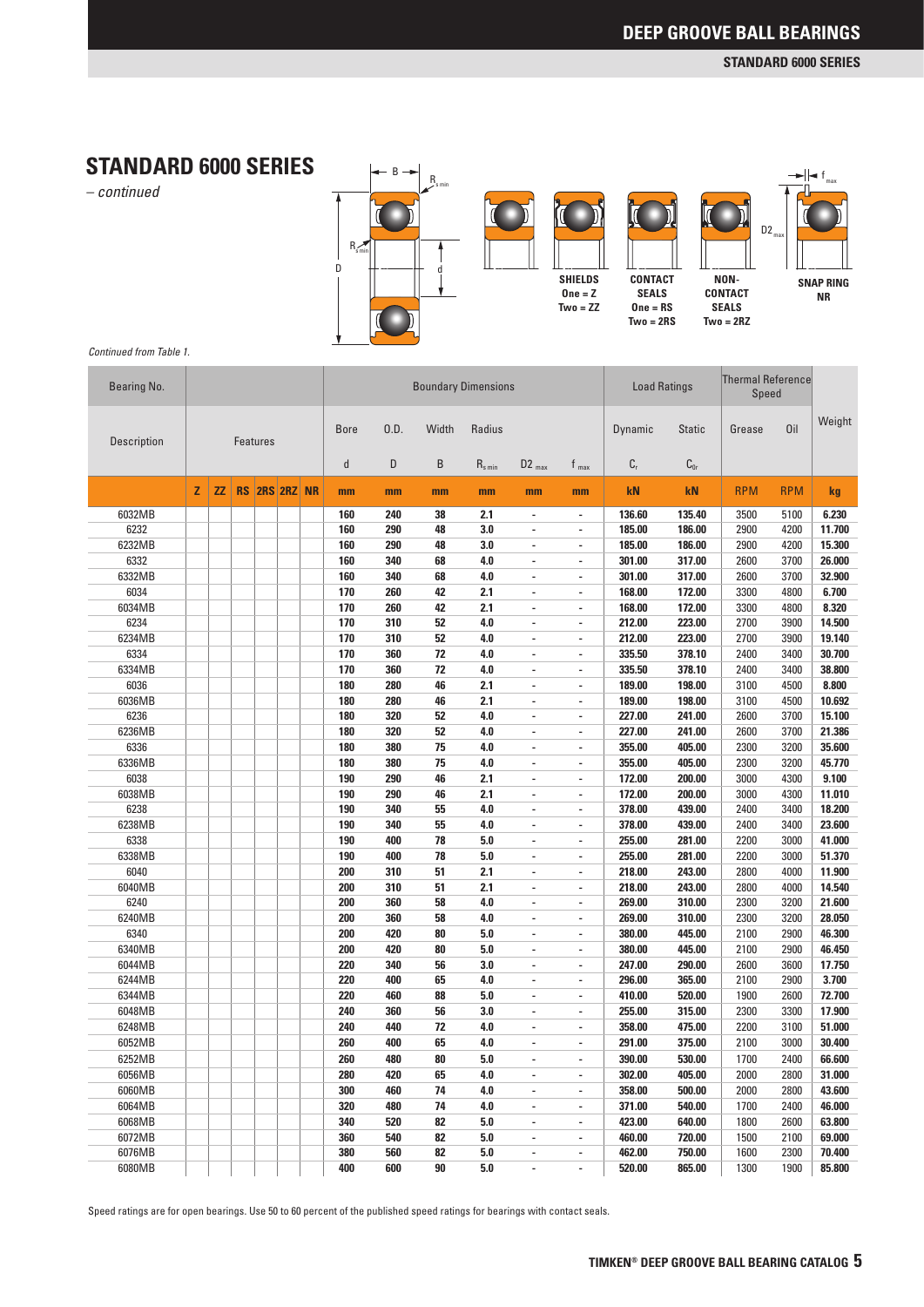**THIN-SECTION 61000 SERIES** 



#### **TABLE 2. 61000 SERIES**

| Bearing No.    |           |           | <b>Boundary Dimensions</b> |              |      |                         | <b>Load Ratings</b>                  |                | <b>Limiting Speed</b> |            |            |                |
|----------------|-----------|-----------|----------------------------|--------------|------|-------------------------|--------------------------------------|----------------|-----------------------|------------|------------|----------------|
| Description    |           | Features  |                            | <b>Bore</b>  | 0.D. | Width                   | Radius                               | Dynamic        | <b>Static</b>         | Grease     | 0il        | Weight         |
|                |           |           |                            | $\mathsf{d}$ | D    | B                       | $\mathsf{R}_{\, \mathrm{s} \, \min}$ | $\mathbf{C}_r$ | $C_{0r}$              |            |            |                |
|                | ZZ        | 2RS       | 2RZ                        | mm           | mm   | mm                      | mm                                   | kN             | kN                    | <b>RPM</b> | <b>RPM</b> | kg             |
| 61800          |           | $\bullet$ |                            | 10           | 19   | 5                       | 0.3                                  | 1.70           | 0.84                  | 34000      | 40000      | 0.005          |
| 61900          | $\bullet$ | $\bullet$ |                            | 10           | 22   | 6                       | 0.3                                  | 2.70           | 1.30                  | 31000      | 37000      | 0.009          |
| 61701          |           |           |                            | 12           | 18   | 4                       | 0.2                                  | 0.93           | 0.53                  | 13000      | 15000      | 0.003          |
| 61801          | $\bullet$ | $\bullet$ |                            | 12           | 21   | 5                       | 0.3                                  | 1.90           | 1.00                  | 30000      | 36000      | 0.005          |
| 61901          | $\bullet$ | $\bullet$ |                            | 12           | 24   | 6                       | 0.3                                  | 2.90           | 1.50                  | 28000      | 33000      | 0.010          |
| 61702          |           |           |                            | 15           | 21   | 4                       | 0.2                                  | 0.94           | 0.58                  | 11000      | 13000      | 0.003          |
| 61802          | $\bullet$ | $\bullet$ |                            | 15           | 24   | 5                       | 0.3                                  | 2.10           | 1.30                  | 26000      | 31000      | 0.006          |
| 61902          | $\bullet$ | $\bullet$ |                            | 15           | 28   | $\overline{1}$          | 0.3                                  | 4.30           | 2.30                  | 24000      | 29000      | 0.015          |
| 61703          |           |           |                            | 17           | 23   | 4                       | 0.2                                  | 1.00           | $0.66\,$              | 9500       | 11000      | 0.004          |
| 61803          | $\bullet$ | $\bullet$ |                            | 17           | 26   | 5                       | 0.3                                  | 2.20           | 1.50                  | 24000      | 29000      | 0.007          |
| 61903          | ٠         | ٠         |                            | 17           | 30   | 7                       | 0.3                                  | 4.60           | 2.60                  | 22000      | 26000      | 0.016          |
| 61704          |           |           |                            | 20           | 27   | 4                       | 0.2                                  | 1.00           | 0.72                  | 8500       | 10000      | 0.005          |
| 61804          | $\bullet$ | $\bullet$ |                            | 20           | 32   | 7                       | 0.3                                  | 4.00           | 2.50                  | 21000      | 25000      | 0.016          |
| 61904          | $\bullet$ | $\bullet$ |                            | 20           | 37   | 9                       | 0.3                                  | 6.40           | 3.70                  | 19000      | 22000      | 0.033          |
| 61705          |           |           |                            | 25           | 32   | 4                       | 0.2                                  | 1.10           | 0.84                  | 7000       | 8000       | 0.006          |
| 61805          | ٠         | $\bullet$ |                            | 25           | 37   | $\overline{\mathbf{z}}$ | 0.3                                  | 4.30           | 2.90                  | 18000      | 21000      | 0.020          |
| 61905          | $\bullet$ | $\bullet$ |                            | 25           | 42   | 9                       | 0.3                                  | 7.00           | 4.60                  | 16000      | 19000      | 0.039          |
| 61706          |           |           |                            | 30           | 37   | 4                       | 0.2                                  | 1.10           | 0.95                  | 5500       | 7000       | 0.007          |
| 61806          | $\bullet$ | $\bullet$ |                            | 30           | 42   | $\overline{\mathbf{z}}$ | 0.3                                  | 4.50           | 3.40                  | 15000      | 18000      | 0.023          |
| 61906          | $\bullet$ | $\bullet$ |                            | 30           | 47   | 9                       | 0.3                                  | 7.20           | 5.00                  | 14000      | 17000      | 0.044          |
| 61707          |           |           |                            | 35           | 44   | 5                       | 0.3                                  | 1.90           | 1.60                  | 4900       | 6000       | 0.014          |
| 61807          | $\bullet$ | $\bullet$ |                            | 35           | 47   | 7                       | 0.3                                  | 4.70           | 3.80                  | 13000      | 16000      | 0.027          |
| 61907          | $\bullet$ |           | $\bullet$                  | 35           | 55   | 10                      | $0.6\,$                              | 10.90          | 7.80                  | 12000      | 14000      | 0.069          |
| 61708          |           |           |                            | 40           | 50   | 6                       | 0.3                                  | 2.50           | 2.20                  | 4300       | 5000       | 0.021          |
| 61808          | $\bullet$ | $\bullet$ |                            | 40           | 52   | 7                       | 0.3                                  | 4.90           | 4.20                  | 12000      | 14000      | 0.029          |
| 61908          | $\bullet$ | $\bullet$ |                            | 40           | 62   | 12                      | $0.6\,$                              | 13.70          | 9.90                  | 11000      | 13000      | 0.101          |
| 61709          |           |           |                            | 45           | 55   | 6                       | 0.3                                  | 2.60           | 2.40                  | 3900       | 4600       | 0.023          |
| 61809          | $\bullet$ | $\bullet$ |                            | 45           | 58   | $\overline{\mathbf{z}}$ | 0.3                                  | 6.20           | 5.40                  | 11000      | 13000      | 0.034          |
| 61909          | $\bullet$ | $\bullet$ |                            | 45           | 68   | 12                      | $0.6\,$                              | 14.10          | 10.90                 | 10000      | 11000      | 0.123          |
| 61710          |           |           |                            | 50           | 62   | 6                       | 0.3                                  | 2.70           | 2.70                  | 3500       | 4100       | 0.034          |
| 61810          | $\bullet$ | $\bullet$ |                            | 50           | 65   | $\overline{\mathbf{z}}$ | 0.3                                  | 6.20           | 5.80                  | 9500       | 11000      | 0.047          |
| 61910          | $\bullet$ | $\bullet$ |                            | 50           | 72   | 12                      | 0.6                                  | 14.50          | 11.70                 | 9000       | 11000      | 0.123          |
| 61811          | $\bullet$ | ٠         |                            | 55           | 72   | 9                       | 0.3                                  | 8.80           | 8.10                  | 8600       | 10000      | 0.075          |
| 61911          |           | $\bullet$ |                            | 55           | 80   | 13                      | 1.0                                  | 16.60          | 14.10                 | 8100       | 9600       | 0.168          |
| 61812          | $\bullet$ | $\bullet$ |                            | 60           | 78   | 10                      | 0.3                                  | 11.50          | 10.60                 | 7900       | 9400       | 0.094          |
| 61912          |           | $\bullet$ |                            | 60           | 85   | 13                      | 1.0                                  | 20.20          | 17.30                 | 7500       | 8900       | 0.180          |
| 61813          | $\bullet$ | $\bullet$ |                            | 65           | 85   | 10                      | 0.6                                  | 11.90          | 11.50                 | 7300       | 8600       | 0.118          |
|                |           |           |                            |              |      |                         |                                      |                |                       |            |            |                |
| 61913<br>61826 |           | $\bullet$ |                            | 65<br>130    | 90   | 13                      | 1.0                                  | 17.30          | 16.00                 | 7000       | 8300       | 0.198<br>0.780 |
|                |           |           |                            |              | 165  | 18                      | 1.1                                  | 37.90          | 42.90                 | 3400       | 5000       |                |
| 61830          |           |           |                            | 150          | 190  | 20                      | $1.1$                                | 49.10          | 57.10                 | 3000       | 4500       | 1.170          |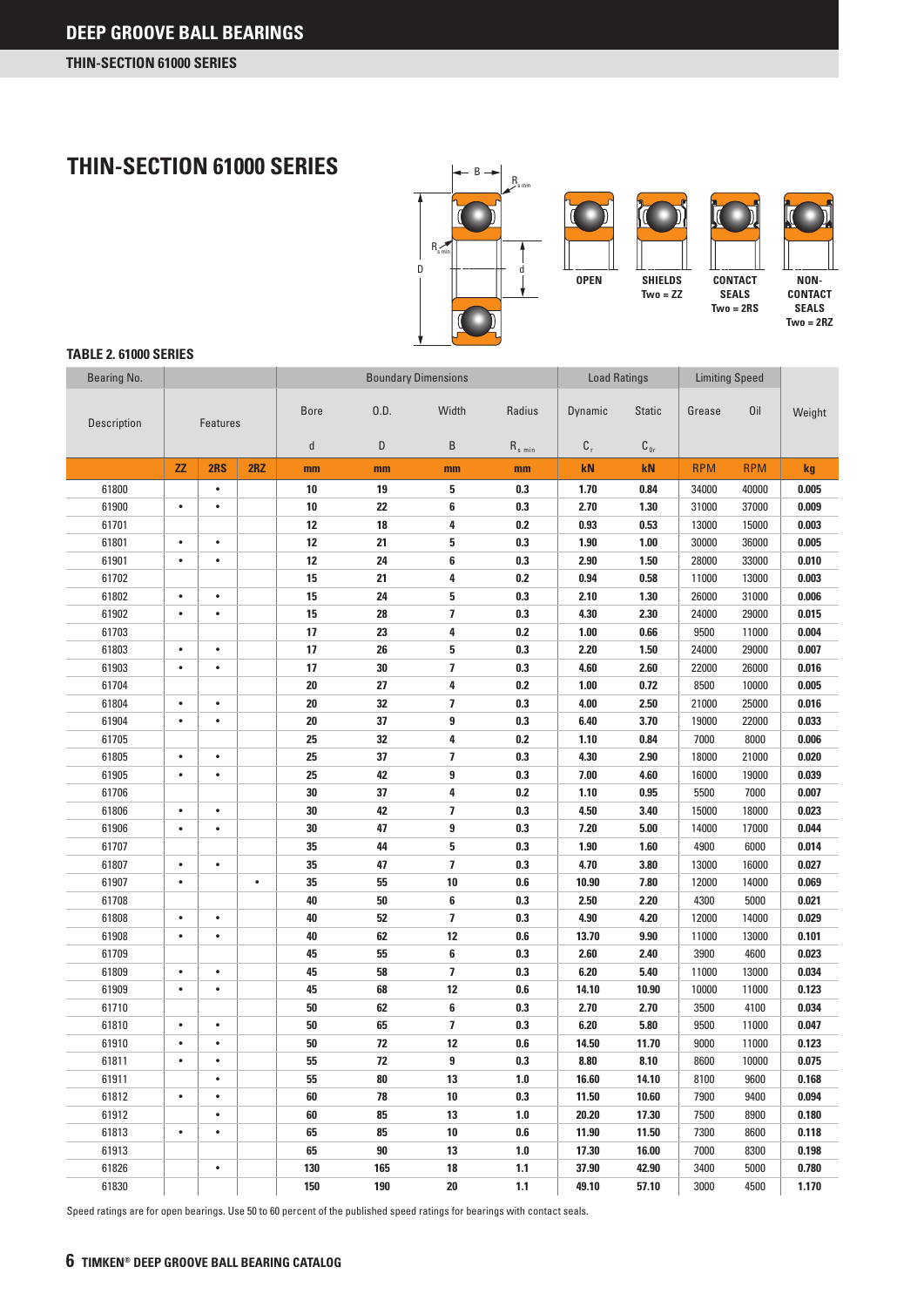#### **NARROW 16000 SERIES**

### **NARROW 16000 SERIES**



#### **TABLE 3. 16000 SERIES**

| <b>Bearing No.</b> |           |                 |             |      | <b>Boundary Dimensions</b> |                          | <b>Load Ratings</b> |               | <b>Limiting Speed</b> |            |        |
|--------------------|-----------|-----------------|-------------|------|----------------------------|--------------------------|---------------------|---------------|-----------------------|------------|--------|
| Description        |           | <b>Features</b> | <b>Bore</b> | 0.D. | Width                      | Radius                   | Dynamic             | <b>Static</b> | Grease                | Oil        | Weight |
|                    |           |                 | d           | D    | B                          | $R_{\,\mathrm{s}\,\min}$ | $C_r$               | $C_{0r}$      |                       |            |        |
|                    | ZZ        | 2RS             | mm          | mm   | mm                         | mm                       | kN                  | kN            | <b>RPM</b>            | <b>RPM</b> | kg     |
| 16100              | $\bullet$ |                 | 10          | 28   | 8                          | 0.3                      | 4.60                | 2.00          | 25000                 | 37000      | 0.022  |
| 16101              | $\bullet$ | $\bullet$       | 12          | 30   | 8                          | 0.3                      | 5.10                | 2.40          | 22000                 | 33000      | 0.024  |
| 16002              | $\bullet$ |                 | 15          | 32   | 8                          | 0.3                      | 5.60                | 2.80          | 19000                 | 27000      | 0.027  |
| 16003              | $\bullet$ |                 | 17          | 35   | 8                          | 0.3                      | 6.00                | 3.30          | 17000                 | 24000      | 0.030  |
| 16004              |           |                 | 20          | 42   | 8                          | 0.3                      | 6.30                | 3.80          | 13000                 | 20000      | 0.050  |
| 16005              | $\bullet$ |                 | 25          | 47   | 8                          | 0.3                      | 7.00                | 4.60          | 11000                 | 16000      | 0.060  |
| 16006              |           |                 | 30          | 55   | 9                          | 0.3                      | 9.20                | 6.30          | 10000                 | 14000      | 0.080  |
| 16007              |           |                 | 35          | 62   | $\boldsymbol{9}$           | 0.3                      | 12.20               | 8.80          | 8400                  | 12000      | 0.100  |
| 16008              |           |                 | 40          | 68   | $\overline{9}$             | 0.3                      | 12.60               | 9.70          | 7400                  | 11000      | 0.130  |
| 16009              |           |                 | 45          | 75   | 10                         | 0.6                      | 15.60               | 12.20         | 6900                  | 10000      | 0.170  |
| 16010              |           |                 | 50          | 80   | 10                         | 0.6                      | 16.10               | 13.10         | 6300                  | 9100       | 0.180  |
| 16011              |           |                 | 55          | 90   | 11                         | 0.6                      | 19.40               | 16.30         | 5800                  | 8500       | 0.260  |
| 16012              |           |                 | 60          | 95   | 11                         | 0.6                      | 19.90               | 17.50         | 5400                  | 7800       | 0.220  |
| 16013              |           |                 | 65          | 100  | 11                         | 0.6                      | 20.50               | 18.70         | 5000                  | 7300       | 0.290  |
| 16014              |           |                 | 70          | 110  | 13                         | 0.6                      | 26.80               | 23.60         | 5000                  | 7200       | 0.430  |
| 16015              |           |                 | 75          | 115  | 13                         | 0.6                      | 27.60               | 25.30         | 4600                  | 6700       | 0.450  |
| 16016              |           |                 | 80          | 125  | 14                         | 0.6                      | 31.90               | 29.60         | 4400                  | 6400       | 0.590  |
| 16017              |           |                 | 85          | 130  | 14                         | 0.6                      | 32.60               | 31.60         | 4200                  | 6100       | 0.570  |
| 16018              |           |                 | 90          | 140  | 16                         | 1.0                      | 39.90               | 37.00         | 4200                  | 6100       | 0.670  |
| 16019              |           |                 | 95          | 145  | 16                         | 1.0                      | 42.70               | 41.90         | 3900                  | 5700       | 0.710  |
| 16020              |           |                 | 100         | 150  | 16                         | 1.0                      | 43.80               | 44.30         | 3800                  | 5400       | 0.740  |
| 16021              |           |                 | 105         | 160  | 18                         | 1.0                      | 51.80               | 50.60         | 3800                  | 5400       | 1.000  |
| 16022              |           |                 | 110         | 170  | 19                         | 1.0                      | 57.40               | 56.70         | 3600                  | 5300       | 1.300  |
| 16024              |           |                 | 120         | 180  | 19                         | 1.0                      | 58.80               | 60.40         | 3300                  | 4800       | 1.400  |
| 16026              |           |                 | 130         | 200  | 22                         | $1.1$                    | 79.70               | 79.20         | 3200                  | 4700       | 1.900  |
| 16028              |           |                 | 140         | 210  | 22                         | $1.1$                    | 82.10               | 85.00         | 3000                  | 4400       | 2.000  |
| 16030              |           |                 | 150         | 225  | 24                         | 1.1                      | 91.90               | 98.50         | 2900                  | 4200       | 2.600  |
| 16032              |           |                 | 160         | 240  | 25                         | 1.5                      | 99.00               | 108.00        | 2800                  | 4000       | 4.200  |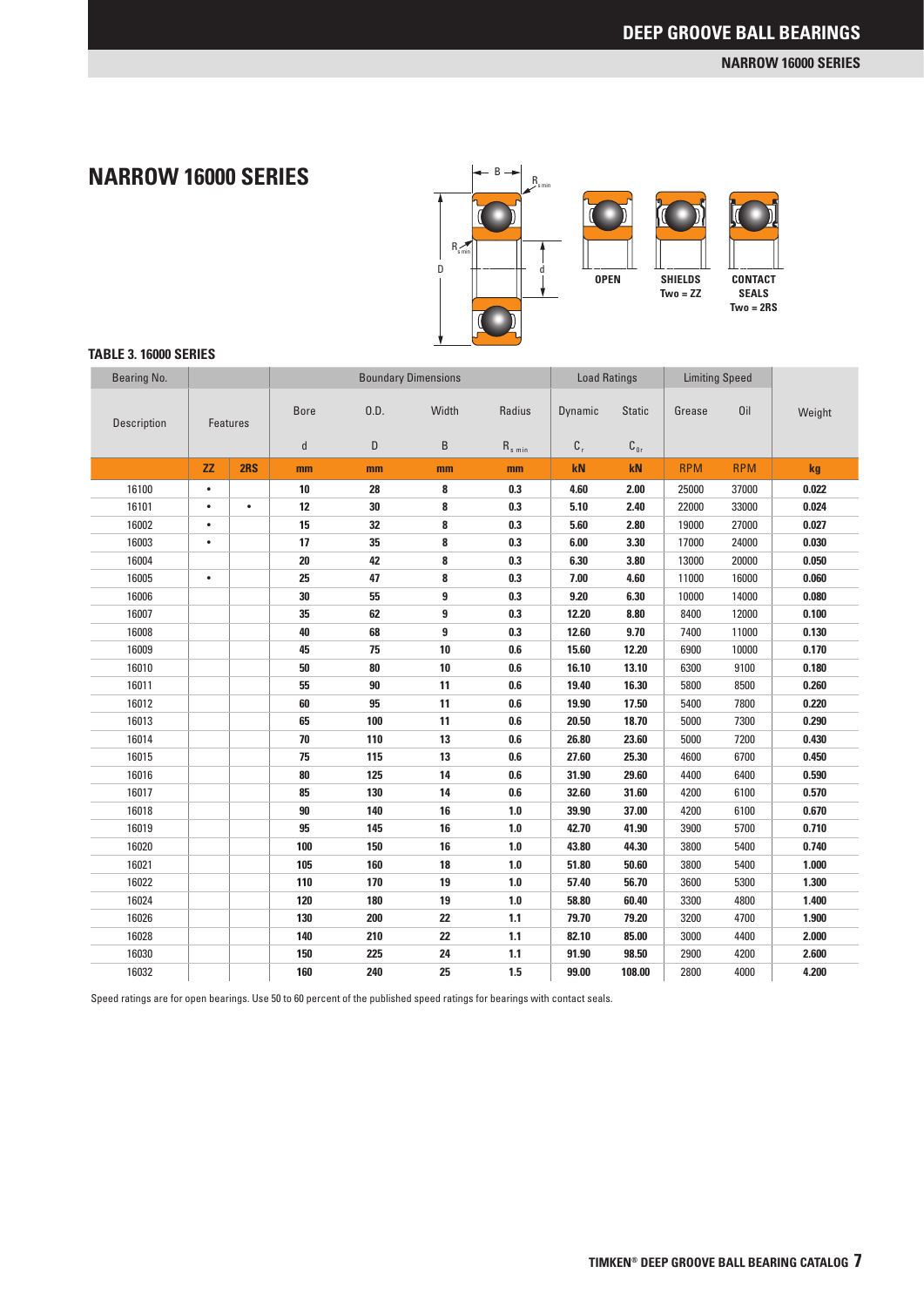### **WIDE 62000-63000 SERIES**



#### **TABLE 4. 62000-63000 SERIES**

| Bearing No. |           |                 |              |      | <b>Boundary Dimensions</b> |                                      | <b>Load Ratings</b> |               | <b>Limiting Speed</b> |            |        |
|-------------|-----------|-----------------|--------------|------|----------------------------|--------------------------------------|---------------------|---------------|-----------------------|------------|--------|
| Description |           | <b>Features</b> | <b>Bore</b>  | 0.D. | Width                      | Radius                               | Dynamic             | <b>Static</b> | Grease                | 0il        | Weight |
|             |           |                 | $\mathsf{d}$ | D    | B                          | $\mathsf{R}_{\, \mathrm{s} \, \min}$ | $C_r$               | $C_{0r}$      |                       |            |        |
|             | <b>RS</b> | 2RS             | mm           | mm   | mm                         | mm                                   | kN                  | kN            | <b>RPM</b>            | <b>RPM</b> | kg     |
| 62200       |           | $\bullet$       | 10           | 30   | 14                         | 0.6                                  | 6.00                | 2.40          | 29000                 | 42000      | 0.040  |
| 62300       |           | $\bullet$       | 10           | 35   | 17                         | 0.6                                  | 8.10                | 3.40          | 26000                 | 38000      | 0.070  |
| 63000       |           | $\bullet$       | 10           | 26   | 12                         | 0.3                                  | 4.60                | 2.00          | 33000                 | 49000      | 0.030  |
| 62201       |           | $\bullet$       | 12           | 32   | 14                         | 0.6                                  | 6.90                | 3.10          | 26000                 | 37000      | 0.050  |
| 62301       |           | $\bullet$       | 12           | 37   | 17                         | 1.0                                  | 9.80                | 4.20          | 23000                 | 34000      | 0.080  |
| 63001       |           | $\bullet$       | 12           | 28   | 12                         | 0.3                                  | 5.10                | 2.40          | 29000                 | 43000      | 0.030  |
| 62202       |           | $\bullet$       | 15           | 35   | 14                         | 0.6                                  | 7.80                | 3.80          | 22000                 | 32000      | 0.050  |
| 62302       |           | $\bullet$       | 15           | 42   | 17                         | 1.0                                  | 11.40               | 5.40          | 19000                 | 28000      | 0.100  |
| 63002       |           | $\bullet$       | 15           | 32   | 13                         | 0.3                                  | 5.60                | 2.80          | 25000                 | 37000      | 0.040  |
| 62203       |           | $\bullet$       | 17           | 40   | 16                         | 0.6                                  | 9.60                | 4.80          | 20000                 | 30000      | 0.080  |
| 62303       |           | $\bullet$       | 17           | 47   | 19                         | 1.0                                  | 13.50               | 6.60          | 18000                 | 26000      | 0.140  |
| 63003       |           | $\bullet$       | 17           | 35   | 14                         | 0.3                                  | 6.00                | 3.30          | 23000                 | 34000      | 0.050  |
| 62204       |           | $\bullet$       | 20           | 47   | 18                         | 1.0                                  | 12.70               | 6.60          | 18000                 | 26000      | 0.120  |
| 62304       |           | $\bullet$       | 20           | 52   | 21                         | $1.1$                                | 15.90               | 7.80          | 17000                 | 24000      | 0.140  |
| 63004       |           | $\bullet$       | 20           | 42   | 16                         | 0.6                                  | 9.40                | 5.00          | 20000                 | 30000      | 0.090  |
| 62205       |           | $\bullet$       | 25           | 52   | 18                         | 1.0                                  | 14.00               | 7.80          | 15000                 | 22000      | 0.150  |
| 62305       |           | $\bullet$       | 25           | 62   | 24                         | 1.1                                  | 22.50               | 11.60         | 14000                 | 21000      | 0.300  |
| 63005       |           | $\bullet$       | 25           | 47   | 16                         | 0.6                                  | 10.10               | 5.80          | 17000                 | 25000      | 0.100  |
| 62206       |           | $\bullet$       | 30           | 62   | 20                         | 1.0                                  | 19.50               | 11.20         | 13000                 | 19000      | 0.230  |
| 62306       |           | $\bullet$       | 30           | 72   | 27                         | 1.1                                  | 28.10               | 16.00         | 13000                 | 18000      | 0.470  |
| 63006       |           | $\bullet$       | 30           | 55   | 19                         | 1.0                                  | 13.20               | 8.30          | 15000                 | 23000      | 0.150  |
| 62207       |           | $\bullet$       | 35           | 72   | 23                         | 1.1                                  | 25.50               | 15.30         | 12000                 | 17000      | 0.370  |
| 62307       |           | $\bullet$       | 35           | 80   | 31                         | 1.5                                  | 33.20               | 19.00         | 12000                 | 17000      | 0.620  |
| 63007       | $\bullet$ | $\bullet$       | 35           | 62   | 20                         | 1.0                                  | 16.00               | 10.30         | 14000                 | 20000      | 0.200  |
| 62208       |           | $\bullet$       | 40           | 80   | 23                         | 1.1                                  | 30.70               | 19.00         | 10000                 | 15000      | 0.440  |
| 62308       |           | $\bullet$       | 40           | 90   | 33                         | 1.5                                  | 41.00               | 24.00         | 11000                 | 15000      | 0.850  |
| 63008       |           | $\bullet$       | 40           | 68   | 21                         | 1.0                                  | 16.80               | 11.60         | 12000                 | 18000      | 0.240  |
| 62209       |           | $\bullet$       | 45           | 85   | 23                         | 1.1                                  | 33.20               | 21.60         | 9200                  | 13000      | 0.460  |
| 62309       |           | $\bullet$       | 45           | 100  | 36                         | 1.5                                  | 52.70               | 31.50         | 9700                  | 14000      | 1.100  |
| 62210       |           | $\bullet$       | 50           | 90   | 23                         | $1.1$                                | 35.10               | 23.20         | 8500                  | 12000      | 0.470  |
| 62310       |           | $\bullet$       | 50           | 110  | 40                         | 2.0                                  | 61.80               | 38.00         | 9200                  | 13000      | 1.500  |
| 62211       |           | $\bullet$       | 55           | 100  | 25                         | 1.5                                  | 43.60               | 29.00         | 7800                  | 11000      | 0.680  |
| 62311       |           |                 | 55           | 120  | 43                         | 2.0                                  | 71.50               | 45.00         | 8600                  | 12000      | 2.000  |
| 62212       |           | $\bullet$       | 60           | 110  | 28                         | 1.5                                  | 52.70               | 36.00         | 7500                  | 11000      | 1.000  |
| 62312       |           |                 | 60           | 130  | 46                         | 2.1                                  | 81.80               | 51.90         | 8100                  | 12000      | 2.500  |
| 62213       |           |                 | 65           | 120  | 31                         | 1.5                                  | 55.90               | 40.50         | 7200                  | 10000      | 1.300  |
| 62214       |           |                 | 70           | 125  | 31                         | 1.5                                  | 60.50               | 45.50         | 6700                  | 9700       | 1.400  |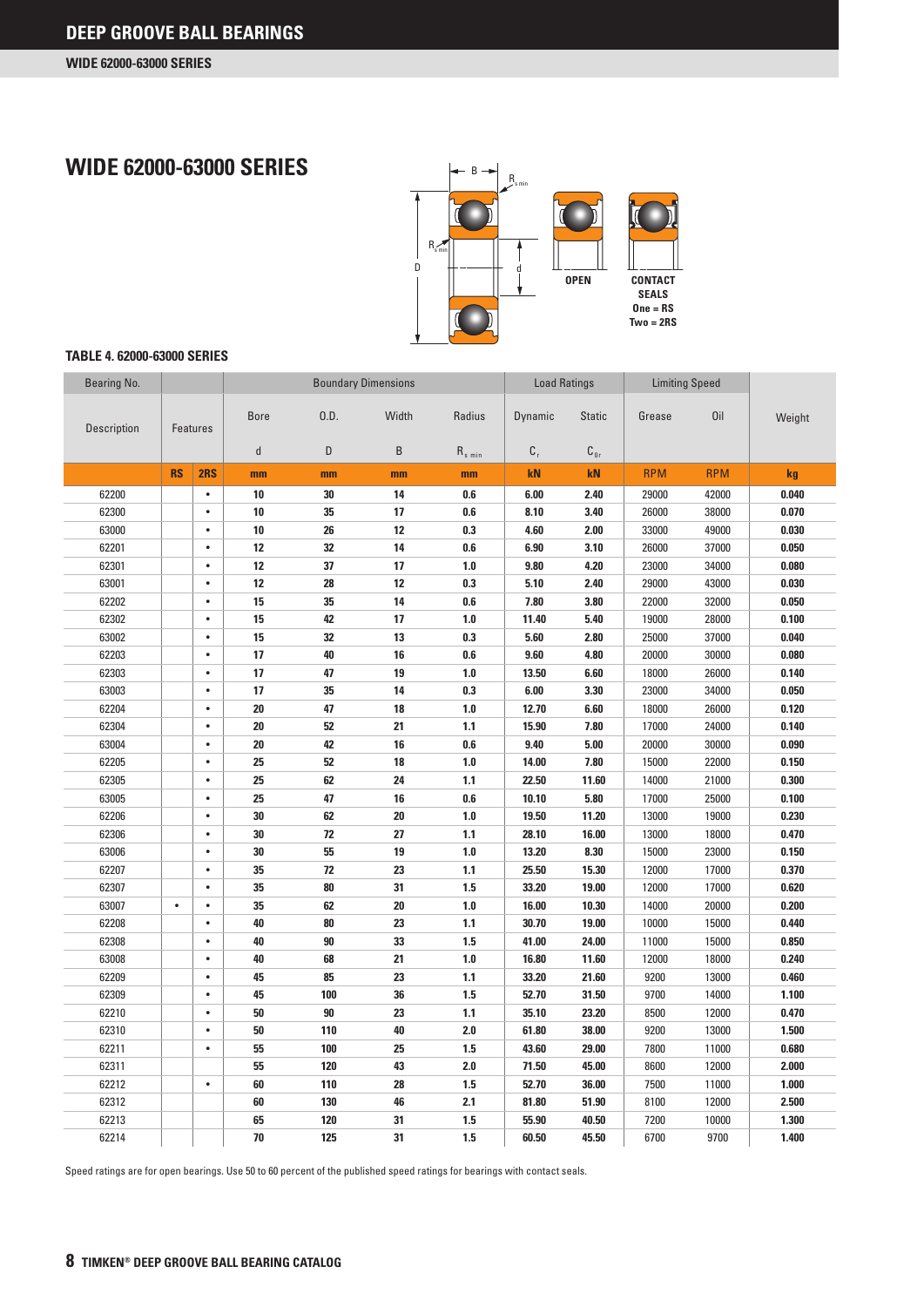#### **MINIATURE AND EXTRA-SMALL 600 SERIES**

### **MINIATURE AND EXTRA-SMALL 600 SERIES**



#### **TABLE 5. 600 SERIES**

| Bearing No. |           |                 |           |                         |                         | <b>Boundary Dimensions</b> |                                      | <b>Load Ratings</b> |               | <b>Limiting Speed</b> |            |        |
|-------------|-----------|-----------------|-----------|-------------------------|-------------------------|----------------------------|--------------------------------------|---------------------|---------------|-----------------------|------------|--------|
| Description |           | <b>Features</b> |           | <b>Bore</b>             | 0.D.                    | Width                      | Radius                               | Dynamic             | <b>Static</b> | Grease                | Oil        | Weight |
|             |           |                 |           | $\sf d$                 | D                       | B                          | $\mathsf{R}_{\, \mathrm{s} \, \min}$ | $\mathbf{C}_r$      | $C_{0r}$      |                       |            |        |
|             | <b>ZZ</b> | 2RS             | 2RZ       | mm                      | mm                      | mm                         | mm                                   | kN                  | kN            | <b>RPM</b>            | <b>RPM</b> | kg     |
| 618/3       |           |                 |           | 3                       | $\overline{\mathbf{z}}$ | $\mathbf{2}$               | 0.10                                 | 0.31                | 0.11          | 74000                 | 88000      | 0.0003 |
| 619/3       |           |                 |           | 3                       | 8                       | 3                          | 0.15                                 | 0.56                | 0.18          | 70000                 | 82000      | 0.0006 |
| 603         |           |                 |           | 3                       | 9                       | 3                          | 0.15                                 | 0.57                | 0.19          | 66000                 | 78000      | 0.0009 |
| 623         | $\bullet$ | $\bullet$       |           | 3                       | 10                      | 4                          | 0.15                                 | 0.63                | 0.22          | 66000                 | 78000      | 0.0016 |
| 633         |           |                 |           | 3                       | 13                      | 5                          | 0.20                                 | 1.30                | 0.49          | 51000                 | 60000      | 0.0030 |
| 618/4       |           |                 |           | 4                       | 9                       | 2.5                        | 0.10                                 | 0.64                | 0.23          | 63000                 | 75000      | 0.0006 |
| 619/4       |           |                 |           | 4                       | 11                      | 4                          | 0.15                                 | 1.00                | 0.35          | 57000                 | 67000      | 0.0017 |
| 604         | $\bullet$ |                 |           | 4                       | 12                      | 4                          | 0.20                                 | 1.00                | 0.35          | 57000                 | 67000      | 0.0020 |
| 624         | $\bullet$ | $\bullet$       |           | 4                       | 13                      | 5                          | 0.20                                 | 1.30                | 0.49          | 51000                 | 60000      | 0.0027 |
| 634         | $\bullet$ | $\bullet$       |           | 4                       | 16                      | 5                          | 0.30                                 | 1.30                | 0.52          | 46000                 | 54000      | 0.0050 |
| 618/5       |           |                 |           | 5                       | 11                      | 3                          | 0.15                                 | 0.72                | 0.28          | 54000                 | 64000      | 0.0012 |
| 619/5       |           |                 |           | 5                       | 13                      | 4                          | 0.20                                 | 1.10                | 0.43          | 50000                 | 59000      | 0.0021 |
| 605         | $\bullet$ | $\bullet$       |           | 5                       | 14                      | 5                          | 0.20                                 | 1.30                | 0.51          | 48000                 | 56000      | 0.0030 |
| 625         | $\bullet$ | $\bullet$       |           | 5                       | 16                      | 5                          | 0.30                                 | 1.70                | 0.67          | 44000                 | 52000      | 0.0040 |
| 635         | $\bullet$ | $\bullet$       |           | 5                       | 19                      | 6                          | 0.30                                 | 2.30                | 0.89          | 38000                 | 45000      | 0.0080 |
| 618/6       |           |                 |           | 6                       | 13                      | 3.5                        | 0.15                                 | 1.10                | 0.44          | 48000                 | 56000      | 0.0019 |
| 619/6       | $\bullet$ |                 |           | 6                       | 15                      | 5                          | 0.20                                 | 1.30                | 0.52          | 46000                 | 54000      | 0.0040 |
| 606         | $\bullet$ | $\bullet$       |           | 6                       | 17                      | 6                          | 0.30                                 | 2.30                | 0.84          | 42000                 | 49000      | 0.0050 |
| 626         | $\bullet$ | $\bullet$       | $\bullet$ | 6                       | 19                      | 6                          | 0.30                                 | 2.30                | 0.89          | 38000                 | 45000      | 0.0070 |
| 636         |           |                 |           | 6                       | 22                      | $\overline{1}$             | 0.30                                 | 3.30                | 1.40          | 33000                 | 39000      | 0.0120 |
| 618/7       |           |                 |           | $\overline{1}$          | 14                      | 3.5                        | 0.15                                 | 1.20                | 0.51          | 44000                 | 52000      | 0.0020 |
| 619/7       |           |                 |           | $\overline{1}$          | 17                      | 5                          | 0.30                                 | 1.60                | 0.72          | 40000                 | 47000      | 0.0050 |
| 607         | $\bullet$ | $\bullet$       | $\bullet$ | $\overline{\mathbf{z}}$ | 19                      | 6                          | 0.30                                 | 2.30                | 0.89          | 38000                 | 45000      | 0.0070 |
| 627         | $\bullet$ | $\bullet$       | $\bullet$ | $\overline{\mathbf{z}}$ | 22                      | $\overline{\mathbf{z}}$    | 0.30                                 | 3.30                | 1.40          | 33000                 | 39000      | 0.0120 |
| 637         | ٠         |                 |           | 7                       | 26                      | $\boldsymbol{9}$           | 0.30                                 | 4.60                | 2.00          | 28000                 | 33000      | 0.0220 |
| 618/8       |           |                 |           | 8                       | 16                      | 4                          | 0.20                                 | 1.30                | 0.59          | 40000                 | 47000      | 0.0032 |
| 619/8       | $\bullet$ | $\bullet$       |           | 8                       | 19                      | 6                          | 0.30                                 | 2.20                | 0.91          | 37000                 | 44000      | 0.0060 |
| 608         | $\bullet$ | $\bullet$       | $\bullet$ | 8                       | 22                      | $\overline{\phantom{a}}$   | 0.30                                 | 3.30                | 1.40          | 33000                 | 39000      | 0.0110 |
| 628         | $\bullet$ | $\bullet$       |           | 8                       | 24                      | 8                          | 0.30                                 | 3.30                | 1.40          | 31000                 | 37000      | 0.0170 |
| 638         | $\bullet$ |                 |           | 8                       | 28                      | $\boldsymbol{9}$           | 0.30                                 | 4.60                | 2.00          | 28000                 | 33000      | 0.0270 |
| 618/9       |           |                 |           | 9                       | 17                      | 4                          | 0.20                                 | 1.30                | 0.66          | 37000                 | 44000      | 0.0034 |
| 619/9       | $\bullet$ |                 |           | 9                       | 20                      | 6                          | 0.30                                 | 2.50                | 1.10          | 35000                 | 42000      | 0.0070 |
| 609         | $\bullet$ | $\bullet$       | $\bullet$ | 9                       | 24                      | $\overline{1}$             | 0.30                                 | 3.40                | 1.40          | 30000                 | 36000      | 0.0130 |
| 629         | $\bullet$ | $\bullet$       | $\bullet$ | 9                       | 26                      | 8                          | 0.30                                 | 4.60                | 2.00          | 28000                 | 33000      | 0.0180 |
| 639         | $\bullet$ |                 |           | 9                       | 30                      | 10                         | 0.60                                 | 5.10                | 2.40          | 25000                 | 30000      | 0.0330 |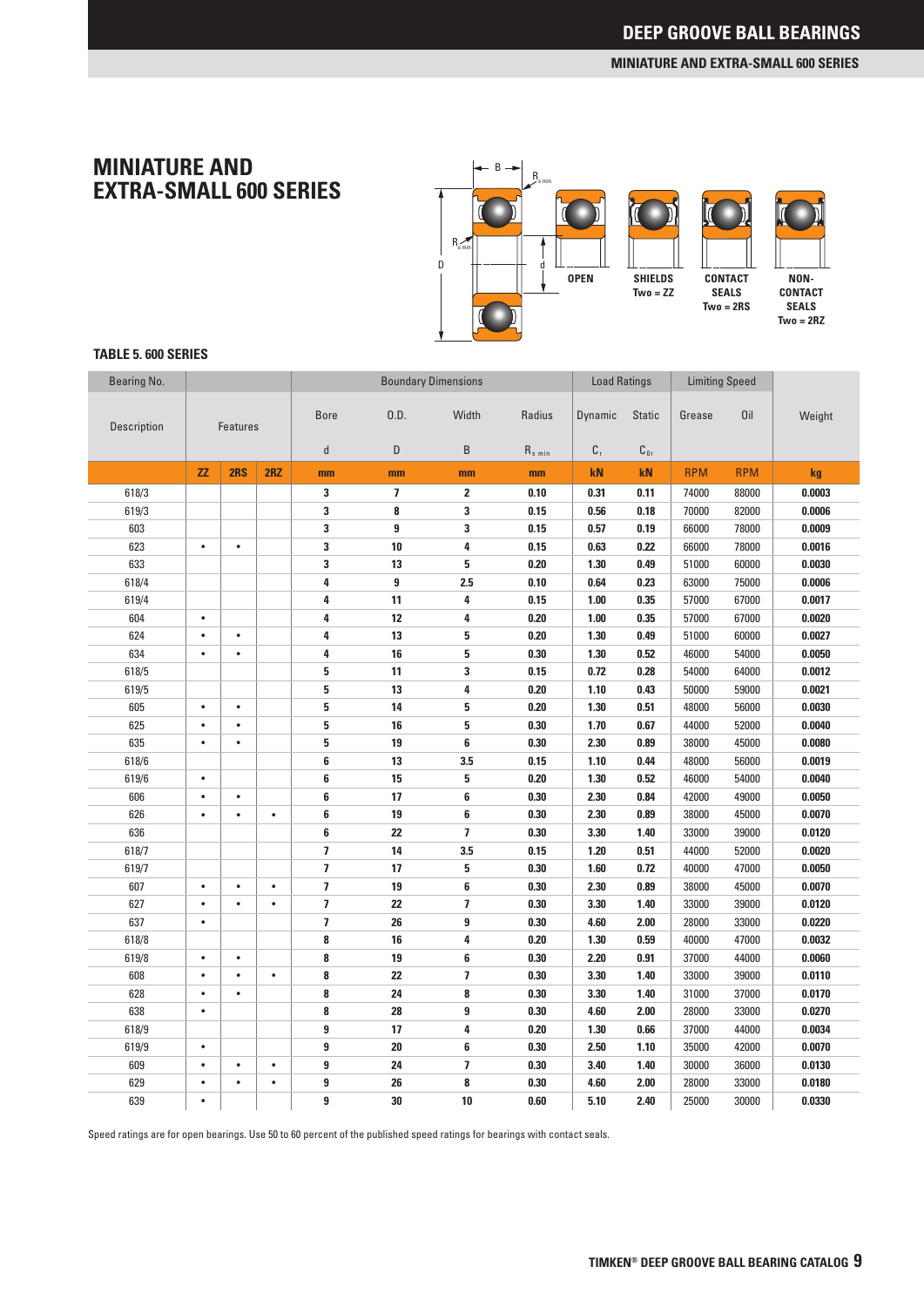### *BEARING SHIELDS AND SEALS*

Bearing shields and seals help keep lubricant in and dust, water and other contaminants out.

Timken shielded deep groove ball bearings are available with one or two shields for coarse debris. Single shielded bearings allow for re-lubrication from the open side.

Sealed ball bearings are available with one or two seals for

improved protection in harsh environments. Offered in contact or non-contact configurations, Timken seals use high-performance Nitrile Buna Rubber with reinforced low-carbon steel case for standard operating temperatures.

The following table summarizes the main characteristics of shields and seals.

**TABLE 6. CHARACTERISTICS OF TIMKEN BALL BEARING SHIELDS AND SEALS**

| <b>Type</b>                  | <b>Shields</b><br>$One = Z$<br>$Two = ZZ$ | <b>Non-Contact Seals</b><br>$One = RZ$<br>$Two = 2RZ$ | <b>Contact Seals</b><br>$One = RS$<br>$Two = 2RS$    |
|------------------------------|-------------------------------------------|-------------------------------------------------------|------------------------------------------------------|
| Construction                 |                                           |                                                       |                                                      |
| Material                     | Low carbon pressed steel                  | Nitrile Buna Rubber with steel case                   | Nitrile Buna Rubber with steel case                  |
| <b>Speed Capability</b>      | High speed                                | High speed                                            | Lower than shield and non-contact<br>configurations  |
| <b>Operating Temperature</b> | $-50$ to $+120^{\circ}$ C                 | $-40$ to $+120^{\circ}$ C                             | $-40$ to $+120^{\circ}$ C                            |
| <b>Grease Retention</b>      | Good                                      | Better than shield type                               | Excellent                                            |
| Dust Resistance              | Good                                      | Better than shield type                               | Excellent                                            |
| Torque                       | Low                                       | Low                                                   | Higher than shield and non-contact<br>configurations |

NOTE: The above operating temperature ranges are for standard shielded and sealed bearings. If higher temperature capability is needed, alternative bearing, grease or seal materials may be considered. Please contact your Timken sales engineer for such requirements.

### **SPEED RATING**

### **THERMAL REFERENCE SPEED**

The thermal reference speed is the bearing thermal equilibrium speed based on industry standard reference conditions outlined in ISO 15312: 2003. Thermal equilibrium balances the heat generated by the bearing, with heat conduction through the housing and shaft. This standard applies to both bath oil lubricated and 30 percent grease fill packed bearings. It excludes any heat removed by a circulating lubricant. This standard also excludes the outer ring rotating application and heat generated by contact seals.

The ISO 15312 thermal reference speed rating calculations are based on the following assumptions:

- The bearing ambient temperature is  $20^{\circ}$  C.
- The tolerable bearing/housing interface temperature is  $70^{\circ}$  C.
- Oil and grease lubricants are considered.
	- For radial bearings with oil lubrication: ISO VG 32 oil.
	- • For radial bearings with grease lubrication: ISO VG 150 grease.
- The radial loads assume a normal clearance (C0).
- $\bullet$  For radial bearings, the applied load is 5 percent of the static load rating  $(C_{0r})$ .

Thermal reference speed ratings assume the bearing has been sufficiently broken in. During the break-in process, temperatures may exceed the tolerable limit. Break-in commonly takes between 10 to 36 hours.

Standard bearing materials and lubricants can generally withstand temperatures up to and beyond 100° C. For this reason, a permissible temperature of 100° C was assumed for the thermal speed rating calculation. Contact your Timken sales engineer if your application requires speeds above the Timken published values.

#### **LIMITING SPEED**

For certain ball bearing types and sizes, cage behavior becomes the limiting factor to bearing operating speed. For such bearings, the thermal speed rating per ISO 15312:2003 is not shown. Instead, Timken publishes limiting speeds for those bearings, as is the case for thin-section and extra-small deep groove ball bearings.

For bearings with contact seals, the speed rating also is impacted by the speed of the seal. In general, bearings with contact seals have speed ratings that are 50 percent to 60 percent of the published speed rating of the equivalent open bearing.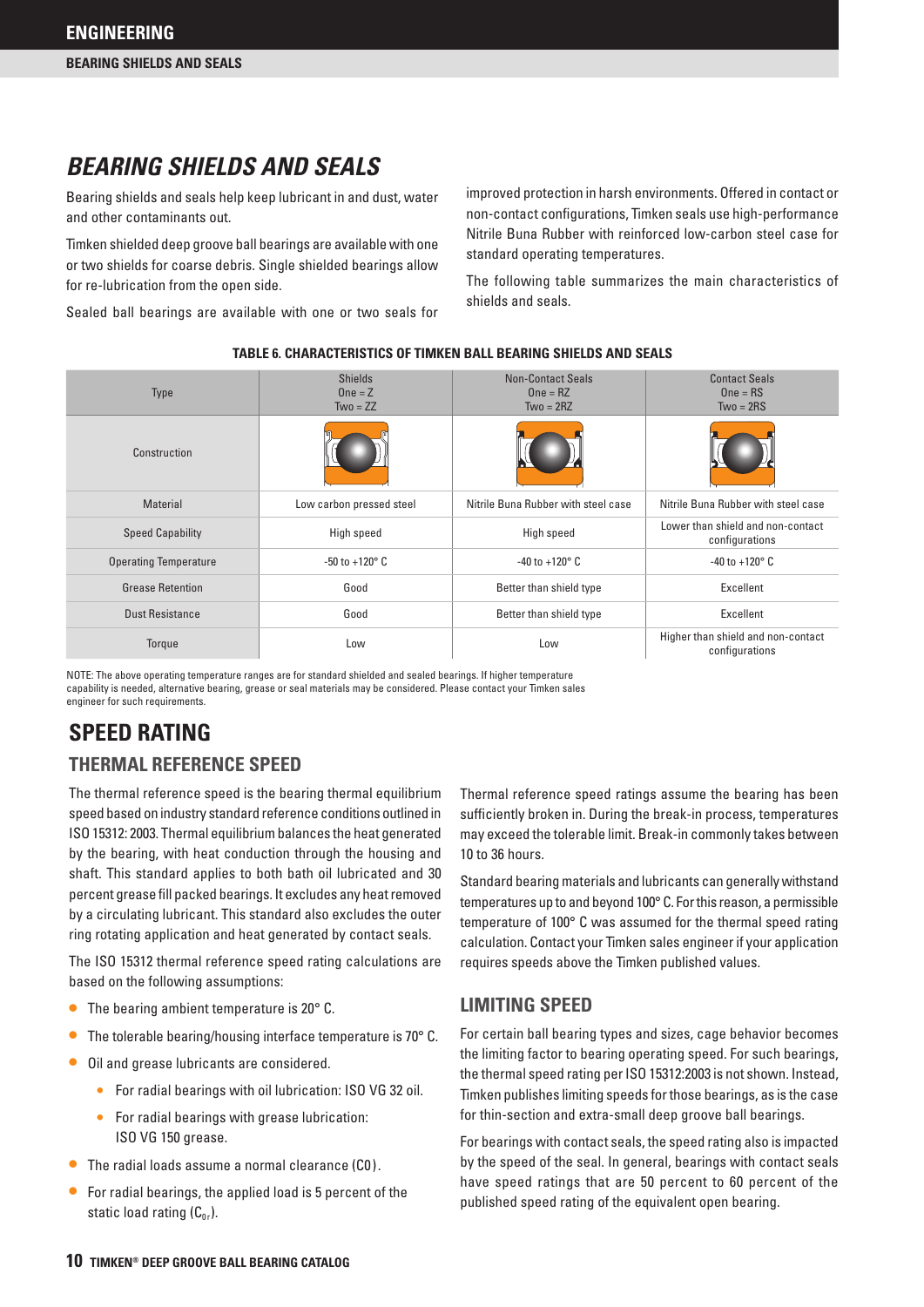## *DEEP GROOVE BALL BEARING TOLERANCES*

Ball bearings are manufactured to a number of specifications, with each having classes that define tolerances on dimensions such as bore, outer diameter, width and runout.

Standard Timken deep groove ball bearings maintain normal tolerances (P0) according to the current ISO 492 standard. For applications where running tolerance is critical, P6 or P5 tolerances are recommended.

The term "deviation" is defined as the difference between a single ring dimension and the nominal dimension. For metric tolerances, the normal dimension is at a +0 mm tolerance. The deviation is the tolerance range for the listed parameter. Variation is defined as the difference between the largest and smallest measurement of a given parameter for an individual ring.

Tables 7 and 8 provide tolerances for deep groove ball bearing inner and outer rings respectively.

|      | <b>Bearing</b><br><b>Bore</b> | <b>Bore</b><br><b>Deviation</b> | Width<br>Variation | Radial<br>Runout | Face<br>Runout<br>with<br><b>Bore</b> | Axial<br>Runout | <b>Width Deviation</b>            | Inner and Outer<br>Rings |  |  |  |  |  |
|------|-------------------------------|---------------------------------|--------------------|------------------|---------------------------------------|-----------------|-----------------------------------|--------------------------|--|--|--|--|--|
| d    |                               | $\Delta d_{\sf m0}$             | $V_{BS}$           | $K_{ia}$         | $S_{\rm d}$                           | $S_{ia}$        | $\triangle$ Bs and $\triangle$ Cs |                          |  |  |  |  |  |
| over | incl.                         | P <sub>0</sub>                  | P0, P6             | P <sub>0</sub>   | P <sub>5</sub>                        | P <sub>5</sub>  | P0, P6                            | P <sub>5</sub>           |  |  |  |  |  |
| mm   | mm                            | µm                              | µm                 | µm               | µm                                    | µm              | µm                                | µm                       |  |  |  |  |  |
| 2,5  | 10                            | -8                              | 15                 | 10               | 7                                     | 7               | $-120$                            | $-40$                    |  |  |  |  |  |
| 10   | 18                            | -8                              | 20                 | 10               | 7                                     | 7               | $-120$                            | -80                      |  |  |  |  |  |
| 18   | 30                            | $-10$                           | 20                 | 13               | 8                                     | 8               | $-120$                            | $-120$                   |  |  |  |  |  |
| 30   | 50                            | $-12$                           | 20                 | 15               | 8                                     | 8               | $-120$                            | $-120$                   |  |  |  |  |  |
| 50   | 80                            | $-15$                           | 25                 | 20               | 8                                     | 8               | $-150$                            | $-150$                   |  |  |  |  |  |
| 80   | 120                           | $-20$                           | 25                 | 25               | 9                                     | 9               | $-200$                            | $-200$                   |  |  |  |  |  |
| 120  | 150                           | $-25$                           | 30                 | 30               | 10                                    | 10              | $-250$                            | $-250$                   |  |  |  |  |  |
| 150  | 180                           | $-25$                           | 30                 | 30               | 10                                    | 10              | $-250$                            | $-250$                   |  |  |  |  |  |
| 180  | 250                           | $-30$                           | 30                 | 40               | 11                                    | 13              | $-300$                            | $-300$                   |  |  |  |  |  |
| 250  | 315                           | $-35$                           | 35                 | 50               | 13                                    | 15              | $-350$                            | $-350$                   |  |  |  |  |  |
| 315  | 400                           | $-40$                           | 40                 | 60               | 15                                    | 20              | $-400$                            | $-400$                   |  |  |  |  |  |

#### **TABLE 7. INNER RING TOLERANCES**

| <b>Bearing</b><br>0.D. |       | Outside<br><b>Deviation</b> | Width<br>Variation | Radial<br>Runout | Axial<br>Runout                     | Outside<br><b>Diameter</b><br>Runout<br><b>With Face</b> |
|------------------------|-------|-----------------------------|--------------------|------------------|-------------------------------------|----------------------------------------------------------|
| D                      |       | $\Delta D_{mp}$             | $V_{\text{c.s}}$   | $K_{\rm aa}$     | $S_{\scriptscriptstyle{\text{RA}}}$ | $S_{n}$                                                  |
| over                   | incl. | P <sub>0</sub>              | P <sub>0</sub>     | P <sub>0</sub>   | P <sub>5</sub>                      | P <sub>5</sub>                                           |
| mm                     | mm    | µm                          | <b>um</b>          | <b>um</b>        | µm                                  | µm                                                       |
| 6                      | 18    | -8                          | 15                 | 15               | 8                                   | 8                                                        |
| 18                     | 30    | -9                          | 15                 | 15               | 8                                   | 8                                                        |
| 30                     | 50    | $-11$                       | 20                 | 20               | 8                                   | 8                                                        |
| 50                     | 80    | $-13$                       | 25                 | 25               | 10                                  | 8                                                        |
| 80                     | 120   | $-15$                       | 25                 | 35               | 11                                  | 9                                                        |
| 120                    | 150   | $-18$                       | 30                 | 40               | 13                                  | 10                                                       |
| 150                    | 180   | $-25$                       | 30                 | 45               | 14                                  | 10                                                       |
| 180                    | 250   | $-30$                       | 30                 | 50               | 15                                  | 11                                                       |
| 250                    | 315   | $-35$                       | 35                 | 60               | 18                                  | 13                                                       |
| 315                    | 400   | $-40$                       | 40                 | 70               | 20                                  | 13                                                       |
| 400                    | 500   | $-45$                       | 45                 | 80               | 23                                  | 15                                                       |
| 500                    | 630   | $-50$                       | 50                 | 100              | 25                                  | 18                                                       |

#### **TABLE 8. OUTER RING TOLERANCES**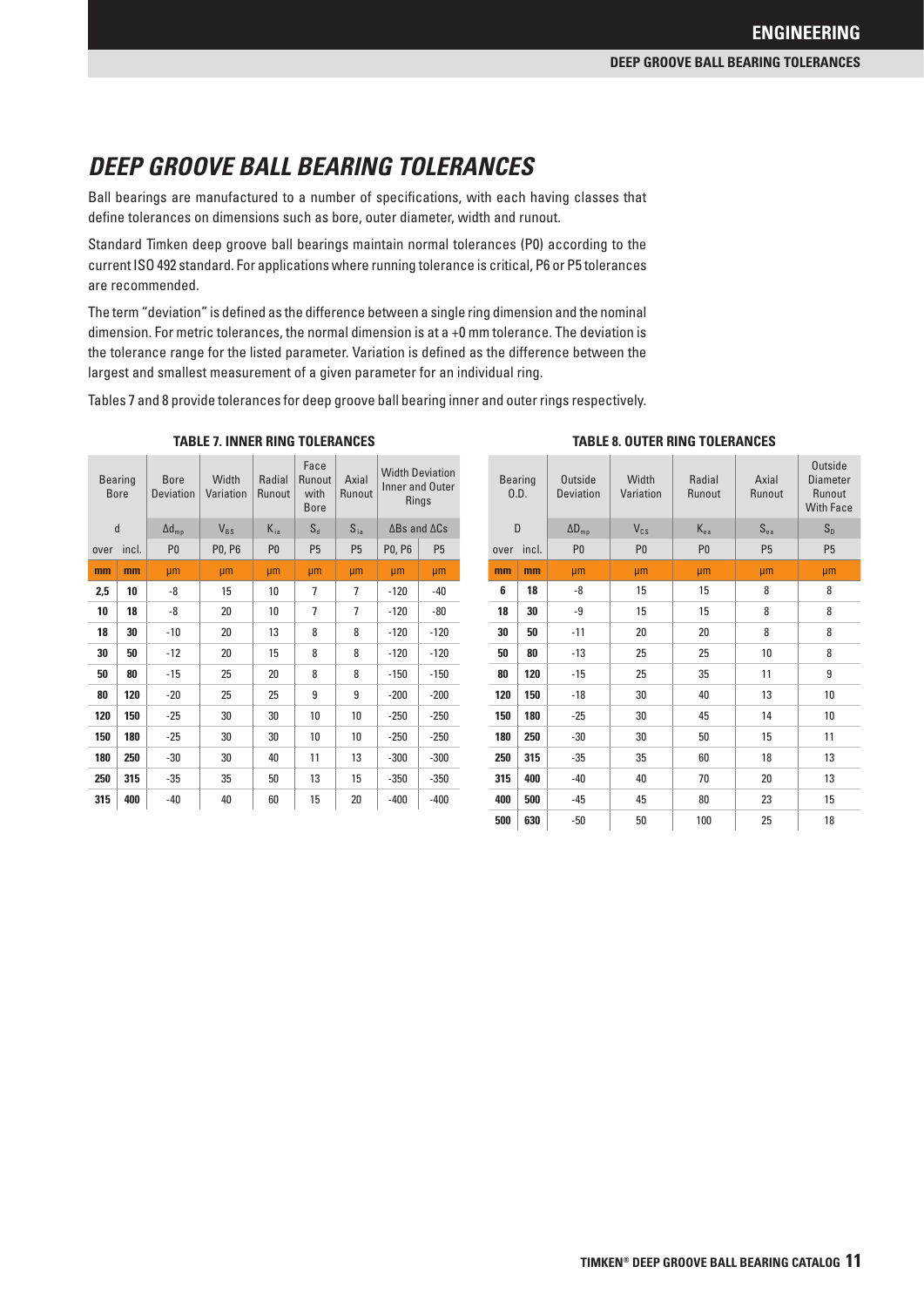### *FITTING PRACTICE*

As a general guideline, bearing rings mounted on a rotating member should have an interference fit. Loose fits may permit the ring to creep or turn, and wear the mating surface and backing shoulder. This wear can result in excessive bearing looseness and damage the bearing, shaft or housing.

The choice of fitting practices will mainly depend upon the following parameters:

- Precision class of the bearing.
- Rotating or stationary ring.
- Type of layout (single- or double-row bearings).
- • Type and direction of load (continuous/alternate rotating).
- Particular running conditions like shocks, vibrations, overloading or high speed.
- Capability for machining the seats (grinding, turning or boring).
- Shaft and housing section and material.
- Mounting and setting conditions.

Fig. 5 is a graphical representation of ball bearing shaft and housing fit selection that conforms to accepted industry standards and practices. The bars designated g6, h6, etc., represent shaft/housing diameter and tolerance ranges to achieve various loose and interference fits required for various load and ring rotation conditions.

### *LUBRICATION*

Ball bearings must be lubricated to minimize friction between balls and raceways, as well as between balls and cages. Lubricants also help to protect the bearings from corrosion and, in some cases, to dissipate heat.

Timken open ball bearings, as well as single-sealed/shielded bearings, are supplied with rust preventive (RP) covering all bearing surfaces. For such bearings, the end user selects and applies the desired lubrication type and quantity as required by the application.

Timken double-sealed and double-shielded deep groove ball bearings are factory pre-lubricated with water-resistant grease chosen for chemical and mechanical stability. The standard grease preferred by Timken for deep groove ball bearings is Mobil Polyrex™ EM. This is a mineral-oil based, advanced polyurea-thickened grease that maintains proper lubrication for a wide range of operating temperatures from -29° C to 177° C. Mobil Polyrex™ EM provides protection against rust and corrosion, and additional protection under mild salt-water wash conditions. This grease also is widely preferred in electric motor applications.



**Fig. 5. Shaft and housing fit selection.** 

The standard factory grease fill is 30 percent to 50 percent for most Timken double-sealed/shielded ball bearings. This accommodates most applications. The type and amount of grease needed varies depending on operating conditions and bearing series. Most bearings can be filled with customer-specified greases upon request to meet specific application needs. Aside from Mobil Polyrex™ EM grease, Timken also offers a range of other proven and popular greases suitable for a wide range of applications.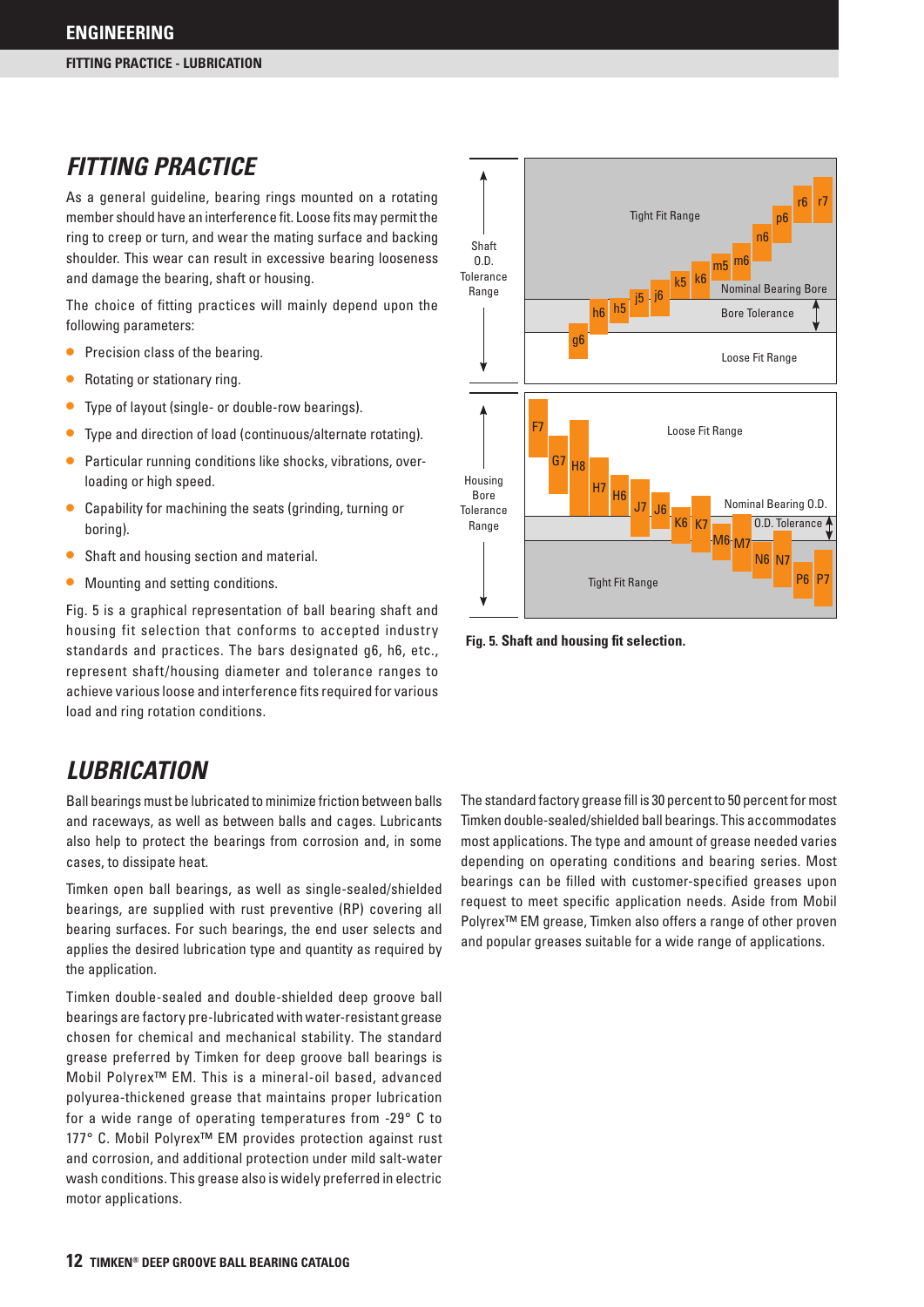### **WARNING DISCLAIMER**

*Failure to observe the following warnings could create a risk of death or serious injury.*

Proper maintenance and handling practices are critical. Always follow installation instructions and maintain proper lubrication.

Tensile stresses can be very high in tightly fitted bearing components. Attempting to remove such components by cutting the cone (inner race) may result in a sudden shattering of the component, causing fragments of metal to be forcefully expelled. Always use properly guarded presses or bearing pullers to remove bearings from shafts, and always use suitable personal protective equipment, including safety glasses.

#### **CAUTION**

*Failure to follow these cautions may result in property damage.*

The products catalogued are application-specific. Any use in applications other than those intended could lead to equipment failure or to reduced equipment life.

Use of improper bearing fits may cause damage to equipment.

Do not use damaged bearings. The use of a damaged bearing can result in equipment damage.

#### **NOTE**

 *Do not attempt to disassemble unitized bearings. Components may become damaged and affect the performance and service life of the bearing.*

*Do not mix components of matched assemblies. Mixing components can reduce the service life of the bearing.*

*NOT TO BE USED AS A DESIGN MANUAL. This is not a manual for the selection of bearings for new applications. Whenever it is necessary to select Timken bearings for new applications, consult the Timken Engineering Manual (order no. 10424) or get in touch with the nearest office of The Timken Company.*

*Never use steam or hot water when cleaning the bearings because these methods can create rust or corrosion.*

> *Do not heat components with an open flame. Do not heat bearing beyond 120º C (250º F).*

*This catalog is provided solely to give you analysis tools and data to assist you in your product selection. Product performance is affected by many factors beyond the control of Timken. Therefore, the suitability and feasibility of all product selection must be validated by you.* 

*Timken products are sold subject to Timken's terms and conditions of sale, which include its limited warranty and remedy, may be found at http://www.timken.com/termsandconditionsofsale. Please consult with your Timken sales engineer for more information and assistance.*

 *Every reasonable effort has been made to ensure the accuracy of the information in this writing, but no liability is accepted for errors, omissions or for any other reason.*

#### **COMPLIANCE**

*To view the complete engineering catalog, please visit www.timken.com. To order the catalog, please contact your Timken sales engineer and request a copy of the Timken Engineering Manual (order number 10424).*

*European REACH compliance Timken-branded lubricants, greases and similar products sold in stand-alone containers or delivery systems are subject to the European REACH (Registration, Evaluation, Authorization and Restriction of CHemicals) directive. For import into the European Union, Timken can sell and provide only those lubricants and greases that are registered with ECHA (European CHemical Agency). For further information, please contact your Timken sales engineer.*

 *The Timken Company products shown in this catalog may be directly or indirectly subject to a number of regulatory standards and directives originating from authorities in the USA, European Union and around the world including: REACH (EC 1907/2006, RoHS (2011/65/EU), ATEX (94/9/EC), 'CE' MARKING (93/68/EEC), CONFLICT MINERALS (Section 1502 of the Dodd-Frank Wall Street Reform and Consumer Protection Act).*

*For any questions or concerns regarding the compliancy or applicability of Timken products to these or other unspecified standards, please contact your Timken sales engineer or customer services representative.* 

*Updates are made periodically to this catalog. Visit www.timken.com for the most recent version of the Timken® Deep Groove Ball Bearing Catalog.*